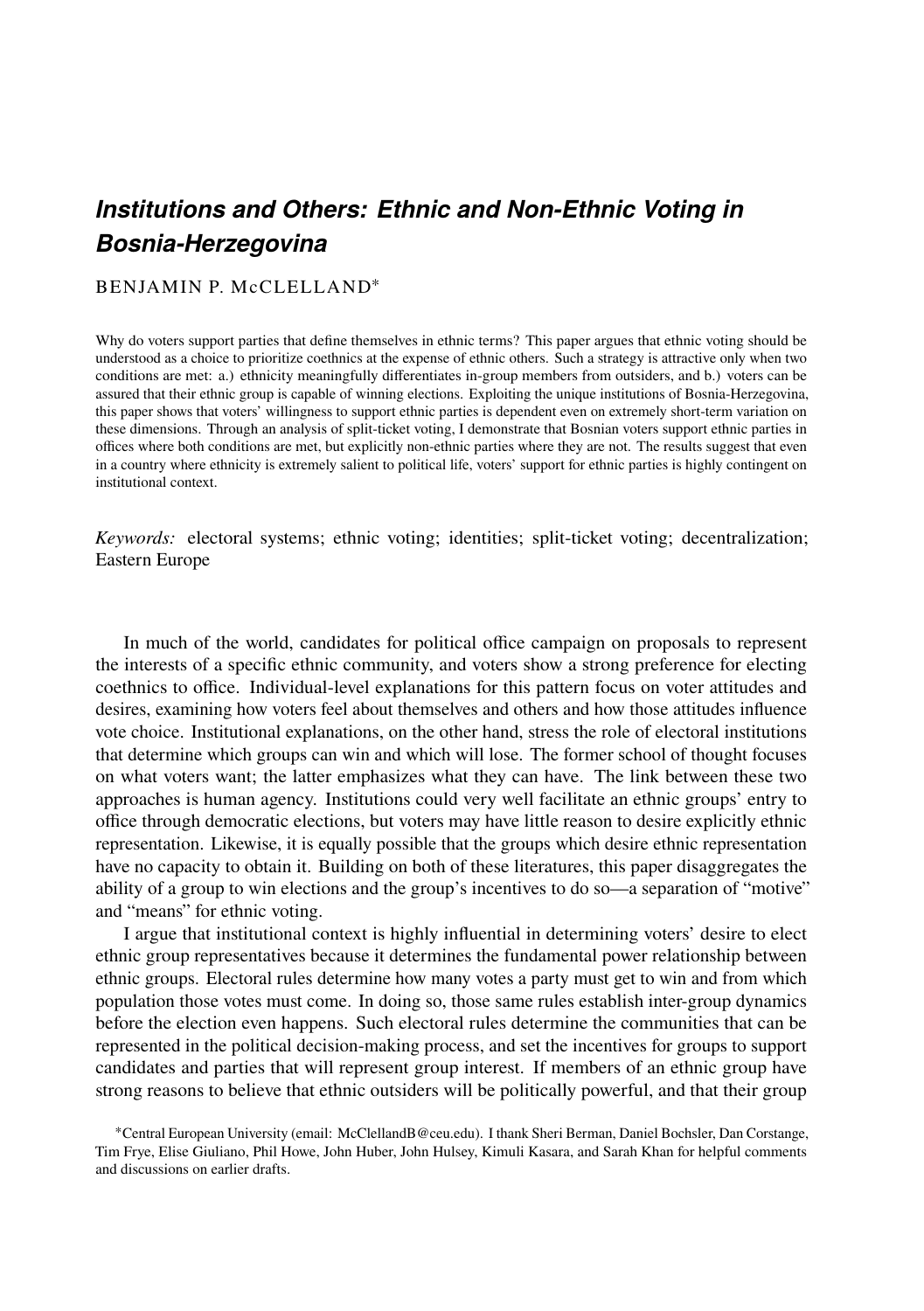can also elect coethnic representatives through group mobilization, they have strong reasons to politicize their own ethnic identity and support parties that campaign on the basis of ethnicity. If, however, there are few issues created by the presence of ethnic outsiders, or the group is unlikely to win on the basis of ethnic mobilization, then those group members have strong incentives to politicize cleavages, identities, and issues non-ethnic in nature.

I demonstrate the importance of both conditions through an empirical analysis of split-ticket voting in Bosnia-Herzegovina. Leveraging a unique institutional context which requires voters concurrently to elect representatives to bodies where these two dimensions vary independent of each other, I show that Bosnian voters are remarkably sensitive to institutional context when deciding to support parties which actively politicize ethnicity or those that campaign on non-ethnic issues. Bosnia is a case where there are strong prior expectations for ethnic voting: ethnic identities are highly salient to everyday life, reinforced politically by constitutional protections for ethnic communities, and socially by a recent history of extreme ethnic violence. Yet even in this context, a large number of voters make sophisticated voting calculations based on what ethnic representation is likely to get them, and how likely such candidates are to win.

This paper makes two contributions to the study of ethnic politics. Theoretically, it argues that ethnic voting can only be understood in the context of the relationship between ethnic groups. While the decision to support an ethnic party is made by individual voters, the incentives for voters to do so is a product of the group-level dynamics that cannot be understood with reference to the position the group finds itself in relationship to other groups. Empirically, it employs a research design which directly observes a single group of voters simultaneously given the opportunity to vote under two separate contexts. Exploiting the idiosyncratic institutional environment of Bosnia-Herzegovina, the design allows for the observation of what is most often an unobserved counterfactual. The study uses variation in local level demographic status and a unique system of highly decentralized federalism with overlapping authority to observe how a single group of voters would vote varying their ethnic group status while holding constant other political factors.

#### INSTITUTIONS AND ETHNIC VOTING

Existing explanations of ethnic voting rely on three main mechanisms. The first is that ethnic voting happens because voters see it as a way to obtain things they want from the state. Political leaders must make decisions about where to devote finite resources, and electing representatives from one's own ethnic community may be a way to divert those resources to one's own benefit.[1](#page-1-0) The second form of explanation is primarily institutional, arguing that ethnic voting happens because institutions reward ethnic elites by mobilizing a coethnic constituency. In this approach, ethnic divisions are social cleavages that parties and politicians will naturally mobilize to differentiate themselves from competitors and build political constituencies, provided the institutions make it possible to win elections by doing so. The most important explanatory variable in this literature is the electoral system, with proportional representation facilitating the entry of smaller groups into office and rewarding candidates for cultivating ethnic bases of support, while majoritarian systems punish smaller groups who fail to gain a plurality of votes.[2](#page-1-1) In diverse societies, institutions also interact with demographics, as the population of an ethnic group ultimately determines the maximum number of votes that elites can win by mobilizing an ethnic constituency.[3](#page-1-2) The final

<span id="page-1-2"></span><span id="page-1-1"></span><span id="page-1-0"></span>1[Bates](#page-14-0) [\(1983\)](#page-14-0). 2[Cox](#page-15-0) [\(1997\)](#page-15-0); [Rae](#page-17-0) [\(1967\)](#page-17-0). 3[Chandra](#page-15-1) [\(2004\)](#page-15-1); [Posner](#page-17-1) [\(2005\)](#page-17-1).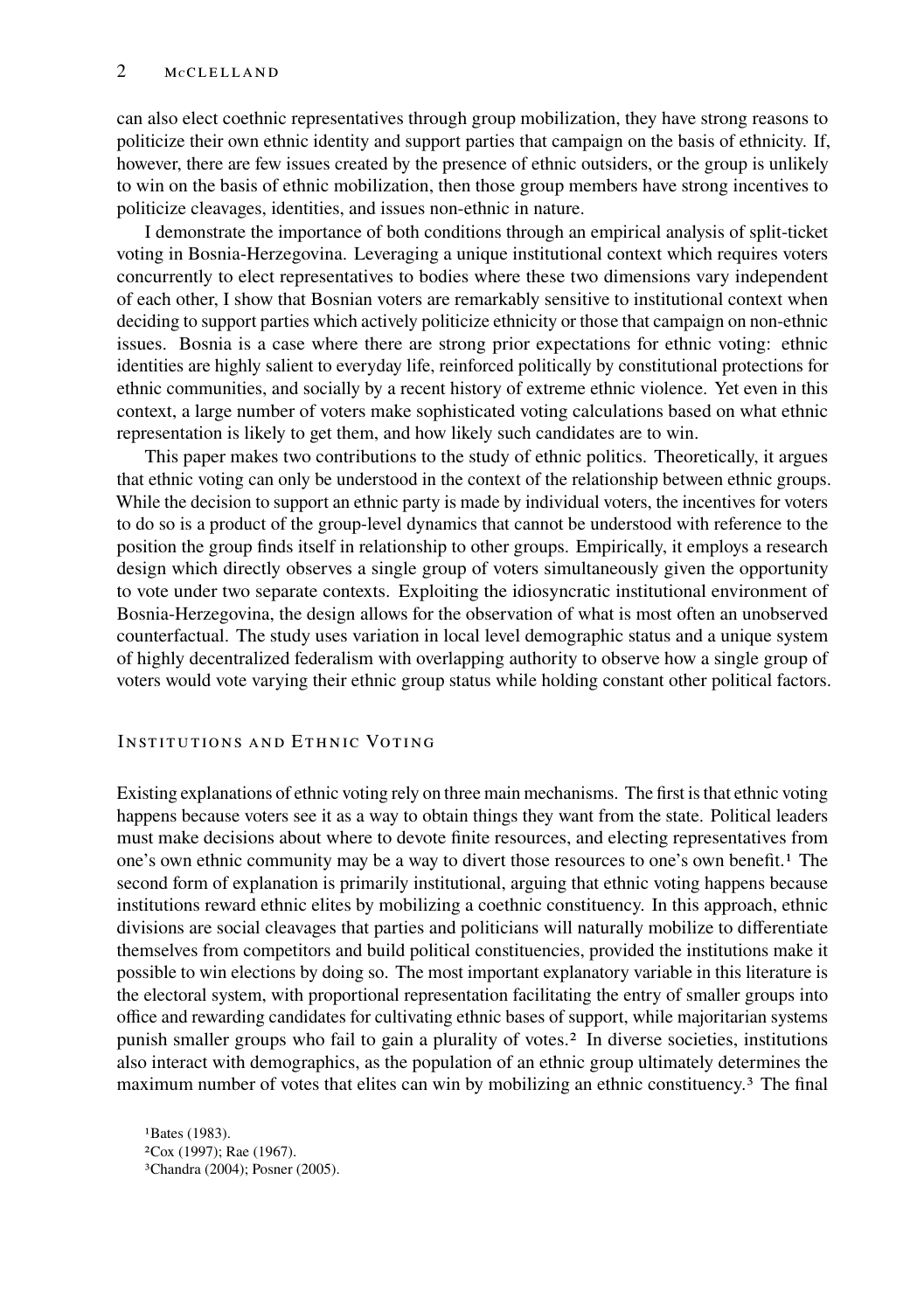form of explanation rests on the heuristic capacity of ethnic markers to inform voters. In the absence of more credible information on the priorities and competence of parties and candidates, voters rely on ethnic cues in their leaders as a proxy for commonality of interest. Ethnic voting patterns therefore could be driven by individual-level tendencies to trust coethnics over ethnic outsiders, and assume commonality of interest in the absence of other information.[4](#page-2-0)

These explanations, though, rarely address the possibility of a voter offered the choice between candidates promising to represent a constituency defined by ethnicity or by some other broader social cleavage. As a result, it is hard to understand how voters might evaluate the decision between supporting an ethnic party and a party which defines itself on non-ethnic positions. To understand the decision facing a voter in this context, it is important to appreciate how the promise to represent a specific ethnic group differs from other types of electoral campaigning. Parties that campaign on ideology, for example, promise a coherent and logically consistent package of policies. Classical liberal parties often promise to reduce the size of the state and allow for greater market-based decision making, while social democratic parties offer increased state capacity to redistribute resources. Ethnic parties, on the other hand, promise little in the way of policy consistency, but instead offer to prioritize the interests of a predetermined segment of society. Ethnic parties propose to administer the state not in a certain way, but rather to the benefit of a fixed group of citizens. As such, the appeal of an ethnic party is fundamentally based on an us-versus-them distinction. It is the promise to prioritize the interest of one set of people, even to the detriment of others. In voting for a party that claims to represent the interests of a specific group, voters are not sanctioning any specific policy, but rather the prioritization of in-group members over out-group members.

This us-versus-them division is appealing only to voters who meet two conditions. First, they must believe that there is something to gain from the redistribution of resources and the granting of special privileges to their group at the expense of another. This inherently requires the presence of an adequately threatening group of outsiders. If there is no viable group of others to speak of, a policy granting one's own group unique advantages is pointless and unnecessary. Second, they must have the reasonable expectation that their ethnic group can win the election. No rational voter would actively support an us-versus-them appeal if they were certain that they would end up on the losing side of that contest.

In this sense, there are two separate dimensions which may vary independently of each other: the policy benefits associated with ethnic representation, and the ease of electoral victory for the group. Both these dimensions are closely linked to institutional context. The voluminous literature on electoral institutions and party systems has clearly identified the crucial importance of electoral district magnitude in lessening the strategic concerns and facilitating the entry of smaller groups into government.<sup>[5](#page-2-1)</sup> More proportional systems with high district magnitude lower the hurdles faced by ethnic minorities and smaller ethnic groups as fewer votes are required in order to gain entry into office, while majoritarian systems disproportionately reward larger groups with larger seat shares. This is an important—but not the only—determinant of an ethnic group's ability to win elections by mobilizing their constituencies. Since electoral districts are drawn around geographic areas, the effects of district magnitude on a group's electoral viability can vary across electoral districts even within the same country.[6](#page-2-2) As such, the viability of explicitly ethnic parties depends on the distribution of the population within electoral district

<span id="page-2-0"></span><sup>4</sup>[Birnir](#page-14-1) [\(2006\)](#page-14-1); [Carlson](#page-15-2) [\(2015\)](#page-15-2); [Conroy-Krutz](#page-15-3) [\(2013\)](#page-15-3); [Ferree](#page-15-4) [\(2006\)](#page-15-4); [Kuklinski and Hurley](#page-16-0) [\(1994\)](#page-16-0); [Mozaffar et al.](#page-16-1) [\(2003\)](#page-16-1).

<span id="page-2-2"></span><span id="page-2-1"></span><sup>5</sup>[Clark and Golder](#page-15-5) [\(2006\)](#page-15-5); [Duverger](#page-15-6) [\(1954\)](#page-15-6); [Kedar et al.](#page-16-2) [\(2016\)](#page-16-2); [Ordeshook and Shvetsova](#page-17-2) [\(1994\)](#page-17-2); [Stoll](#page-17-3) [\(2013\)](#page-17-3). 6[Chhibber and Kollman](#page-15-7) [\(1998\)](#page-15-7).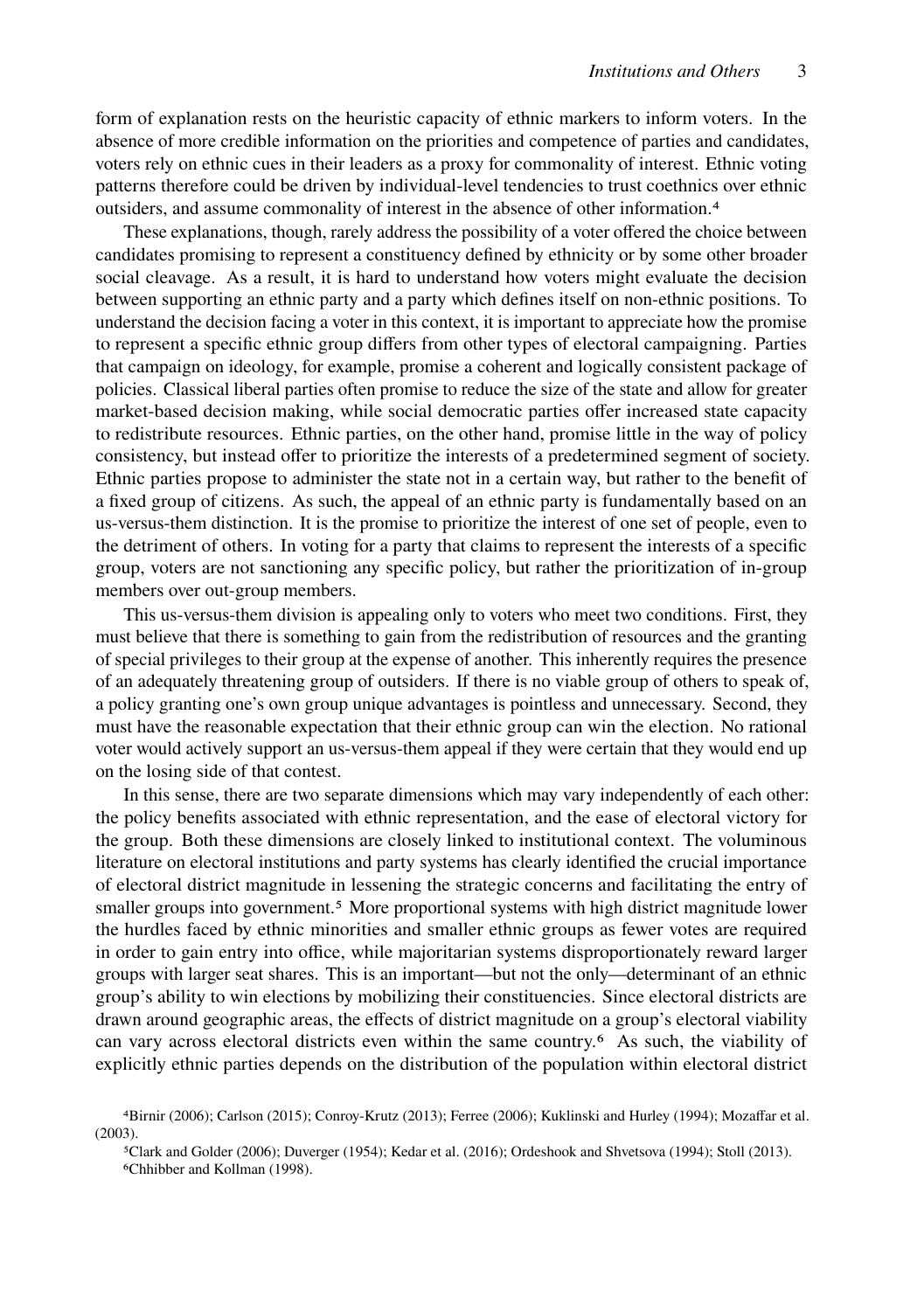boundaries.[7](#page-3-0) A group which makes up a very small percentage of the population of a country as a whole but is nevertheless concentrated within electoral districts may actually be more easily able to win elections through ethnic mobilization than a larger group that is dispersed throughout several electoral districts. Some institutions explicitly acknowledge that democracy's inherent tendency to reward large groups will permanently disadvantage minorities, and establish ethnic quotas guaranteeing representation to otherwise marginalized communities.<sup>[8](#page-3-1)</sup> Seats in parliament reserved for ethnic minorities, for example, guarantee representation for ethnic groups independent of the disadvantages they may face as a result of electoral rules or geographic dispersion.

What an ethnic group stands to gain by electing explicit ethnic representatives, though, is a matter separate from how easy it is to do so. Voters may benefit from electing leaders who they feel will provide them with policies producing club goods for their ethnic community, such as legal protection for the group's language, religion, or cultural practices.<sup>[9](#page-3-2)</sup> Ethnic leadership may also serve as a way to facilitate patronage, and the redistribution from one group to another.[10](#page-3-3) If state-controlled resources are scarce, electing leaders from one's own group who promise benefits to coethnics may be a worthwhile political strategy. All of these explanatory mechanisms have one thing in common: they require the presence of outside groups. Redistributing resources to one's coethnics is only possible if there is a viable target of appropriation: resources must first be extracted from one group to be redistributed to another. If there is no group of ethnic outsiders, then class, ideology, region, or any other social cleavage is likely to be a much more reasonable basis of voting. Likewise, legal protection for languages or religions are less important if the language or religion in question is dominant among the population. Using the power of the state to protect a group from persecution, domination, or assimilation is only a compelling issue if outside groups are strong enough to pose a threat. Voters only have incentives to demand consideration for their ethnic group when ethnic outsiders are demographically and politically strong.

Institutional and demographic considerations strongly impact voters' calculations. The more ethnic outsiders there are, the greater the incentives to elect representatives from one's own group. At the same time, if there are many voters from ethnic outsider groups, it is more difficult to win elections by mobilizing one's own group. Electoral institutions manage this demographic trade-off. The rules which determine how many votes are necessary to win office and where those votes must come from directly alter a group's ability to win office by mobilizing ethnic supporters. But this does not necessarily impact the reasons a group may have for wanting ethnic representation. In other words, motive and means are separate things: groups may have strong reasons to desire ethnic representation but difficulty achieving it, just as groups may have an easy time electing ethnic representatives, but little reason to do so.

In more general terms, this relational theory of ethnic voting proposes that a group member's likelihood to support an ethnic party is dependent on two separate factors: their group's status at the level of electoral constituency (where leaders are elected), and their group's status at the level of the polity (where political decisions are made). The more ethnic outsiders there are within a constituency, the greater the obstacles to electing ethnic representatives to power. However, the more ethnic outsiders there are within the polity, the greater the desire the group will have for electing ethnic representatives to power.

<span id="page-3-0"></span><sup>7</sup>[Bochsler](#page-14-2) [\(2011\)](#page-14-2); [Lublin](#page-16-3) [\(2014\)](#page-16-3).

<span id="page-3-1"></span><sup>8</sup>[Bird](#page-14-3) [\(2014\)](#page-14-3); [Kymlicka](#page-16-4) [\(1995\)](#page-16-4); [Norris et al.](#page-17-4) [\(2004\)](#page-17-4).

<span id="page-3-2"></span><sup>9</sup>[Csergő](#page-15-8) [\(2007\)](#page-15-8); [Liu](#page-16-5) [\(2015\)](#page-16-5); [Stepan](#page-17-5) [\(2015\)](#page-17-5).

<span id="page-3-3"></span><sup>10</sup>[Chandra](#page-15-1) [\(2004\)](#page-15-1); [Fearon](#page-15-9) [\(1999\)](#page-15-9).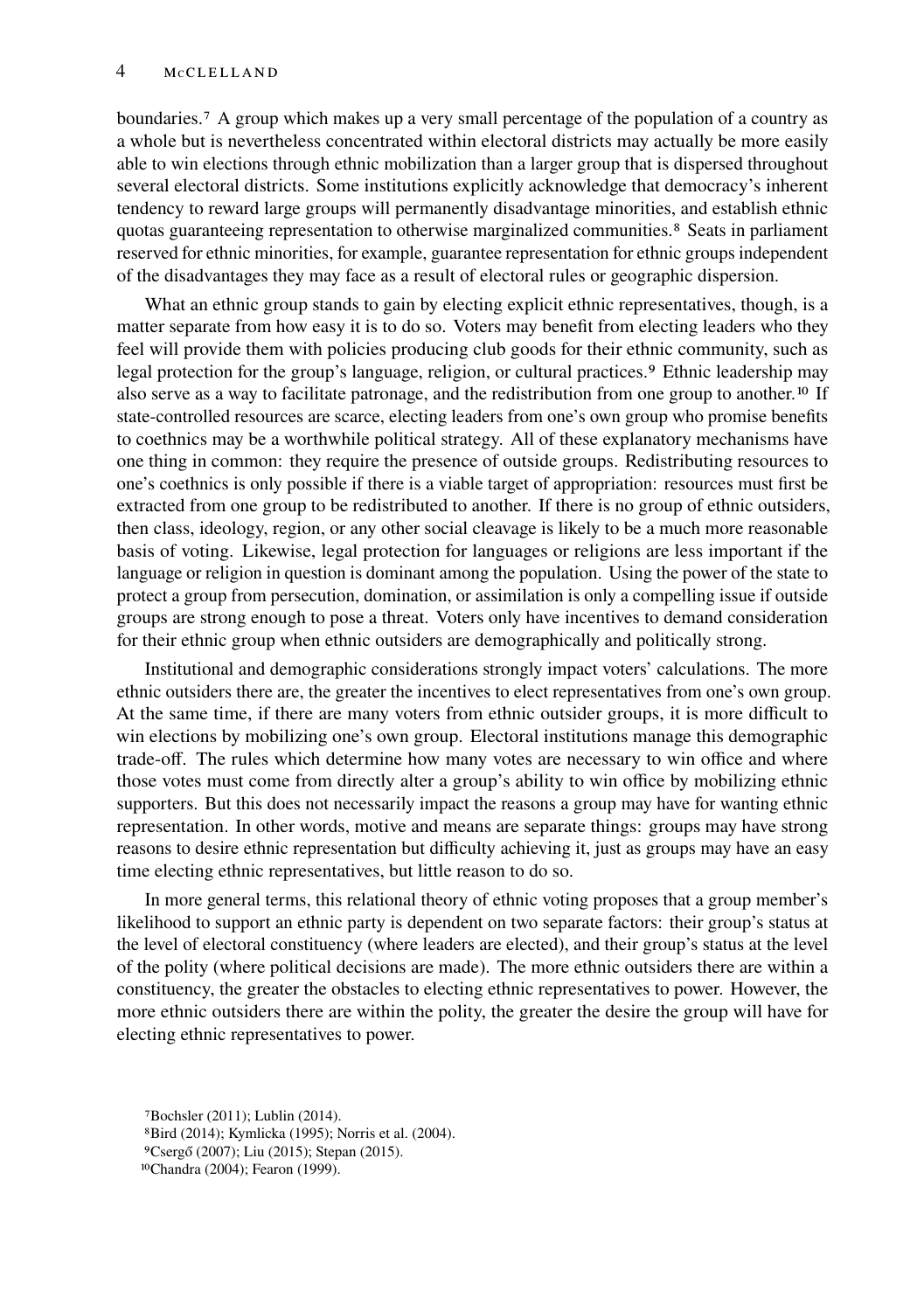<span id="page-4-3"></span>

|                                             | <b>Cantonal Assemblies</b>                                           | <b>House of Representatives</b>                                      |  |
|---------------------------------------------|----------------------------------------------------------------------|----------------------------------------------------------------------|--|
|                                             |                                                                      | 3                                                                    |  |
| <b>Constituent People</b>                   | (Either Bosniaks or Croats)                                          | (Bosniaks, Croats, and Serbs)                                        |  |
| <b>Territory Governed</b>                   | 1 of 10 ethnically homoge-<br>neous Cantons                          | The entire multiethnic state of<br>Bosnia and Herzegovina            |  |
| Polity Population                           | < 500,000                                                            | 4 Million                                                            |  |
| District Magnitude                          | $High (21-35)$                                                       | Low $(3-6)$                                                          |  |
| Value of Ethnic Rep-<br>resentation         | Low for Cantonal Majorities;<br><b>High for Cantonal Minorities</b>  | High for Cantonal Majorities;<br><b>High for Cantonal Minorities</b> |  |
| Ease of Access for<br><b>Ethnic Parties</b> | High for Cantonal Majorities;<br><b>High for Cantonal Minorities</b> | <b>High for Cantonal Majorities:</b><br>Low for Cantonal Minorities  |  |

TABLE 1: Institutional and Demographic Differences between Cantonal Assemblies and House of Representatives

#### ETHNIC VOTING IN BOSNIA-HERZEGOVINA

An ideal demonstration of the relationship between motive and means would take a single set of voters, present them with a choice between avowedly ethnic and non-ethnic parties, and randomly vary those two dimensions of interest independent of each other. While doing so in a perfectly controlled laboratory setting is not feasible, Bosnia-Herzegovina's unique constitutional arrangement presents a valuable opportunity to measure ethnic voting under a variety of institutional settings. Under Bosnia's complicated system of ethno-federalism, voters are asked to elect leaders to multiple governing bodies simultaneously under varying institutional contexts.

Bosnia's post-war democracy has been called "the world's most complicated system of government."[11](#page-4-0) Its institutional complexity is the result of the peace talks to end the Bosnian civil war in the 1990's, when international mediators were more concerned with putting an immediate stop to ethnic violence than establishing durable state institutions. Driven by diplomatic concessions and wartime expediency, Bosnia's current constitution has two fundamental principles: a high degree of autonomy for ethnically homogeneous units at the local level, and political power-sharing between the three dominant ethnic groups at the state level.[12](#page-4-1)

Territorial autonomy is established by a system of asymmetric federalism, dividing the state in to two units referred to as "entities": the Federation of Bosnia-Herzegovina,[13](#page-4-2) populated

<span id="page-4-1"></span><span id="page-4-0"></span>11[Nardelli et al.](#page-16-6) [\(2014\)](#page-16-6).

<sup>12</sup>Some Bosnian institutions have mandatory ethnic quotas, such as the presidency, a three-person body with one president from each ethnic group elected from ethnically segregated ballots; and the upper house of parliament, composed of five members of each of the three ethnic groups appointed by sub-national entities. Each president and each ethnic caucus in the upper house can veto any legislation deemed harmful to the vital interests of their ethnic community, in theory to protect all ethnic groups against expropriation from the others. While the ethnic quota system and institutions governed by mutual veto are more commonly discussed as the most relevant institutional innovation in Bosnia, this paper will focus on the territorial division of the country into homogenous units. For a fuller explanation of the historical origins of this constitutional arrangement, see [Burg and Shoup](#page-15-10) [\(1999\)](#page-15-10) and [Chandler](#page-15-11) [\(2000\)](#page-15-11). For an overview of the workings of Bosnian consociational democracy, see [Belloni](#page-14-4) [\(2007\)](#page-14-4), [Bieber](#page-14-5) [\(2006\)](#page-14-5), and [Sahadzic](#page-17-6) [\(2009\)](#page-17-6).

<span id="page-4-2"></span>13Note that "the Federation of Bosnia-Herzegovina" is one of two regional sub-units within the larger state of "Bosnia-Herzegovina." "The Federation" in this paper refers to this unit, while "Bosnia" or "Bosnia-Herzegovina" refers to the state as a whole.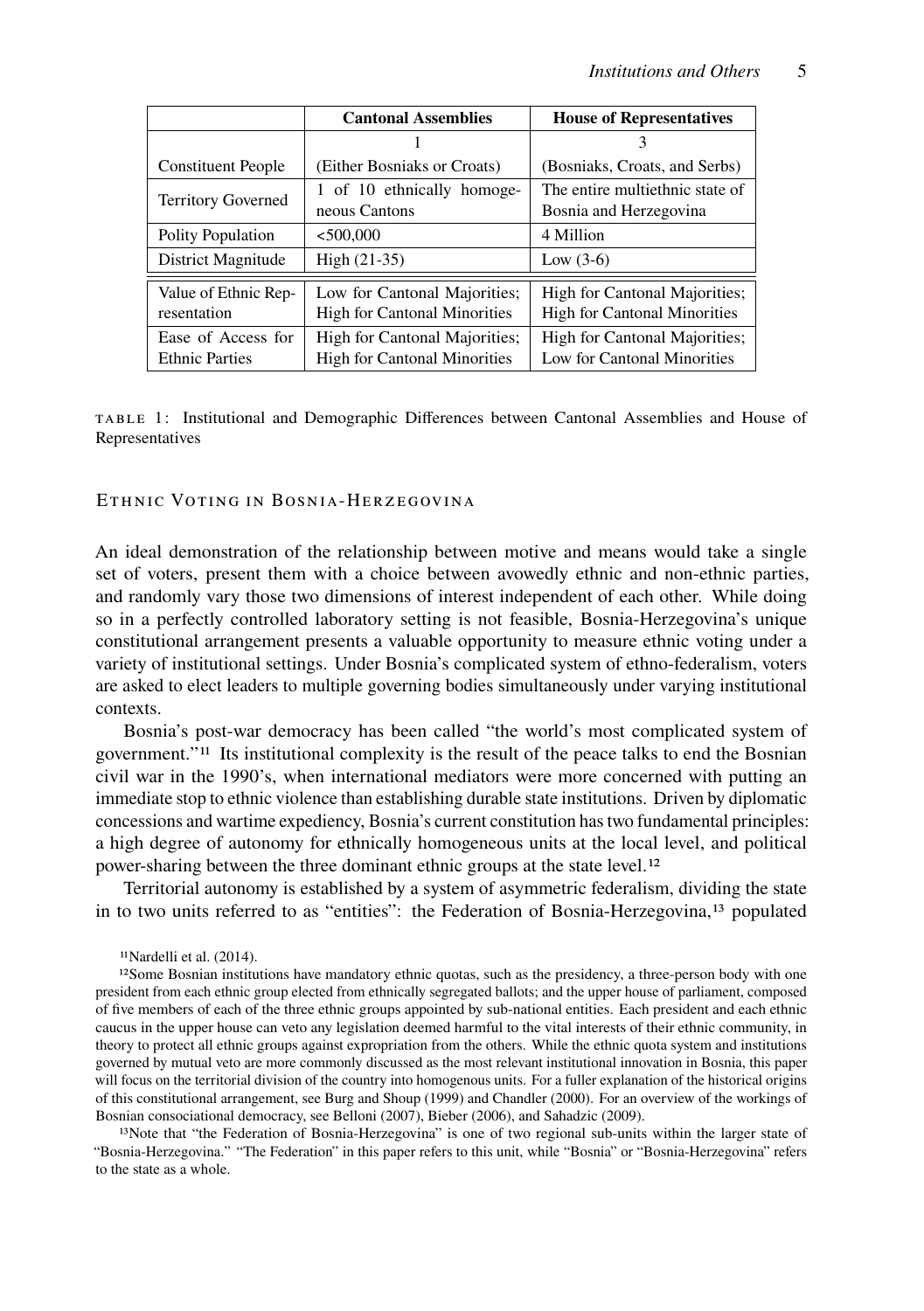mostly with Croats and Bosniaks, and the Serb-dominated Republika Srpska. The Federation is itself federal, composed of ten cantons. Cantons are much more ethnically homogeneous than the country as a whole. Partially as the result of wartime migration and ethnic cleansing, ethnic communities are geographically concentrated within cantonal boundaries. This geographic concentration is further reinforced by official legal recognition linking the cantons to specific ethnic communities, formally granting special protected status to specific languages (either Bosnian or Croatian) and the use of nationalist symbols in cantonal documents and buildings.<sup>[14](#page-5-0)</sup> Territorial ethnic homogeneity is far from perfect, though, as it is essentially impossible to draw a territorial boundary that perfectly includes a single ethnic group while excluding all others. Moreover, while the boundaries between cantons and entities have not changed since the end of the war, internal migration and refugee returns have served to increase the ethnic diversity of cities and towns. As a result, while cantons can be said to be much more ethnically homogeneous than the country as a whole, a significant number of people find themselves on the "wrong" side of a cantonal border, living in cantons that are legally defined as belonging to another ethnic group.

In addition, cantons are both politically autonomous, and the territorial bases of the districts which elect the lower house of the parliament governing the country as a whole. In a single election, Bosnians living in the Federation will cast votes both for a local Cantonal Assembly, and the country-wide House of Representatives. Bosnia's system of cantonal federalism creates a high degree of overlapping authority between the central and local governments. Both levels are empowered to set policies regarding taxation, social services, education, and public works. While the high degree of autonomy for the cantons means largely similar competencies for both levels of government,[15](#page-5-1) voting for the two levels of government takes place under very different institutional rules and demographic environments. When casting a vote for the Cantonal Assembly, a voter is part of a much smaller, much more ethnically homogeneous polity than that which is governed by the country-wide House of Representatives. Since Cantonal Assemblies are fairly large, and use the canton as a whole as a single electoral district, the district magnitude is extremely high, ranging between twenty-one and thirty-five. In the House of Representatives, district magnitude is much lower, ranging from three to six.

The crucial differences between Cantonal Assemblies and the House of Representatives are shown in Table [1.](#page-4-3) As cantons are relatively homogeneous, the position of cantonal ethnic majority groups is relatively secure. For these voters, there are relatively few ethnic outsiders within cantonal borders, and thus little threat of oppression or expropriation. At the same time, the high district magnitude of the Cantonal Assembly allows even very small groups to win seats in the Cantonal Assembly. The House of Representatives controls a much more diverse territory, where all groups must govern in the presence of two other groups. At the same time, a much more restrictive district magnitude creates much higher obstacles for smaller groups to enter government.[16](#page-5-2)

<span id="page-5-0"></span>14Which ethnic group a canton "belongs" to is often made abundantly clear through the use of ethnic symbols and terminology. Bosniak cantons refer to themselves as "*kantoni*," a word which entered the Bosnian and Serbian languages by way of the various languages of Switzerland. Croat cantons refer to themselves as "*županije*," the same administrative term used to denote the sub-national counties in Croatia.

<span id="page-5-1"></span><sup>15</sup>The main difference in authority between the state level and the canton level is foreign policy and defense. However, even in this area Cantonal Assemblies are more powerful than subnational governments in many countries. Cantons are even free to conduct their own international trade negotiations with other countries, an institutional quirk negotiated mainly to allow Croat cantons to arrange for special trade deals with Croatia.

<span id="page-5-2"></span>16The Bosnian constitution also contains compensatory mandates, which are intended to offset the purely territorial allocation of seats in the state parliament. These seats bring the incentives of small groups and large groups closer together,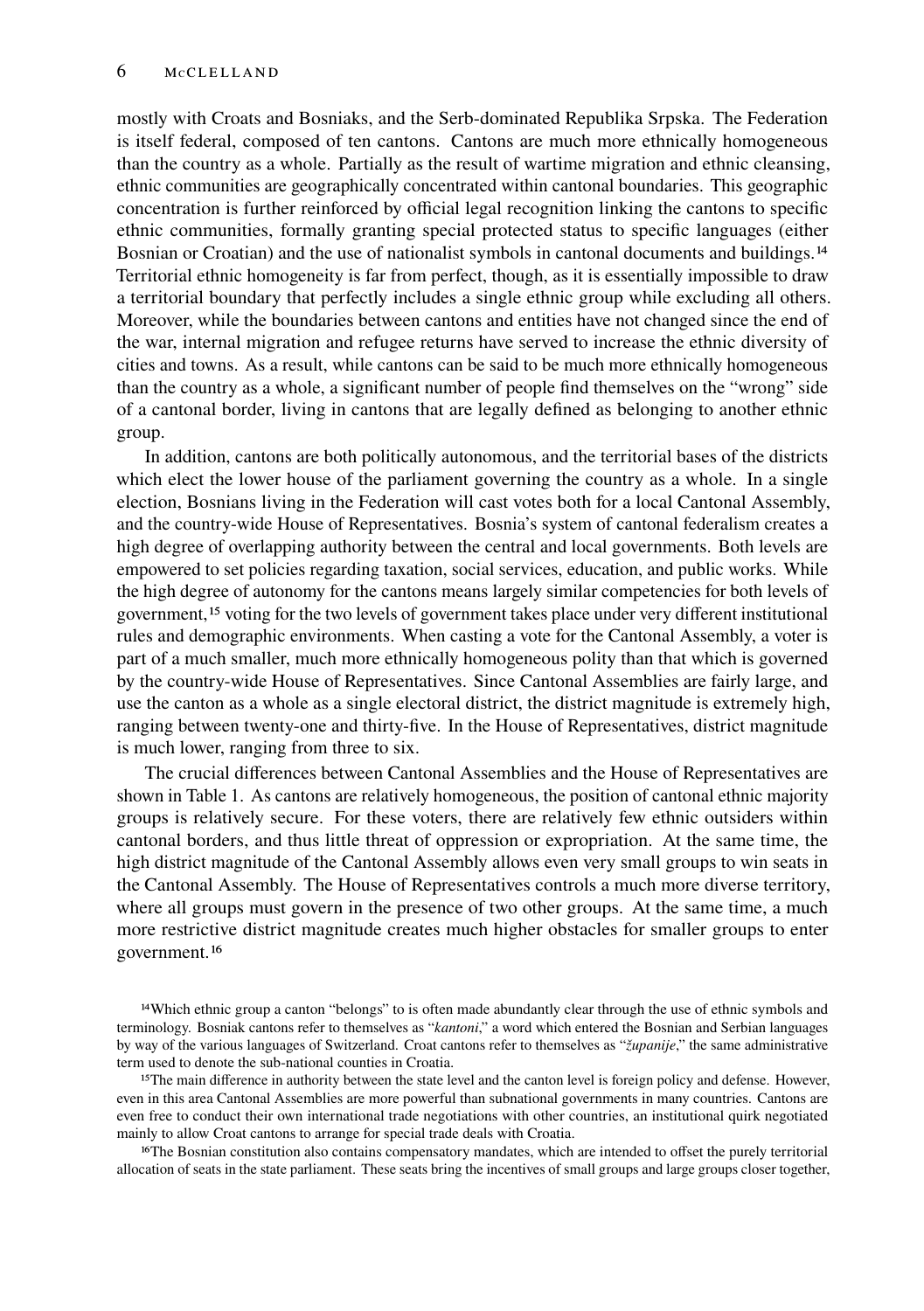In this context, only two types of voters meet both conditions which I have argued produce the strongest incentives for ethnic voting: cantonal-level majorities voting at the state level, and cantonal-level minorities voting in the cantonal level. This divergence produces four testable hypotheses about the ways in which ethnic voting will systematically vary between elections for Cantonal Assemblies and the election for the House of Representatives. The first is that vote share for ethnically identified and non-ethnically identified parties will vary between cantonal and state-level elections. As the institutional context creates very different relationships between ethnic groups at the different levels of government, the rate of ethnic voting should not remain consistent between the two levels. The second is that ethnic voting in elections for the House of Representatives will decline in proportion to those votes going to ethnic minority parties for the Cantonal Assembly. While ethnic voting in the Cantonal Assembly election is likely for those who find themselves as minorities within their canton, those same voters have strategic incentives to support non-ethnic parties in the House of Representatives, and this change in ethnic party support should be observable in voting patterns.

| HYPOTHESIS 1: Vote share for ethnically identified and non-ethnically identified parties |
|------------------------------------------------------------------------------------------|
| will vary between cantonal and state-level elections.                                    |
| HYPOTHESIS 2: Ethnic voting (defined as voting for a party explicitly representing a     |
| specific ethnic group) in elections for the House of Representatives will                |
| decline in proportion to those votes going to ethnic minority parties for                |

However, since cantonal-level majority groups have an incentive to support ethnic parties in the House of Representatives, we should also see that a certain portion of voters supporting non-ethnic parties in the Cantonal Assemblies should switch their vote to support ethnic parties in the House of Representatives. This increase in ethnic voting in the House of Representatives should be seen only in increased support for parties representing cantonal majorities, as cantonal minority group members have greater reason to suspect they may not clear the hurdles to winning elections due to their smaller population.

the Cantonal Assembly.

| $HYP$ or $HESIS$ 3a: Ethnic voting in elections for the House of Representatives will increase |
|------------------------------------------------------------------------------------------------|
| in proportion to those votes going to non-ethnically identified parties                        |
| for the Cantonal Assembly.                                                                     |

HYPOTHESIS  $3b$ : Increases in ethnic voting in the House of Representatives Elections will be driven by increased support for parties representing local ethnic majorities.

# DATA COLLECTION

To measure ethnic voting in Bosnia, I rely on a novel data set codings all political parties contesting election in the Federation for statewide and cantonal elections from 2006-2014. I first obtained a list of all political parties directly from the Bosnian Central Election Commission. I then coded all political parties as either ethnic parties representing Bosniaks, ethnic parties representing Croats, ethnic parties representing Serbs, or non-ethnic parties. This was done based on party

offsetting the disadvantage that local-level minority groups would face. However, the bulk of seats in parliament are nevertheless assigned through territorial voting, as three times as many seats are elected from the territorial constituencies.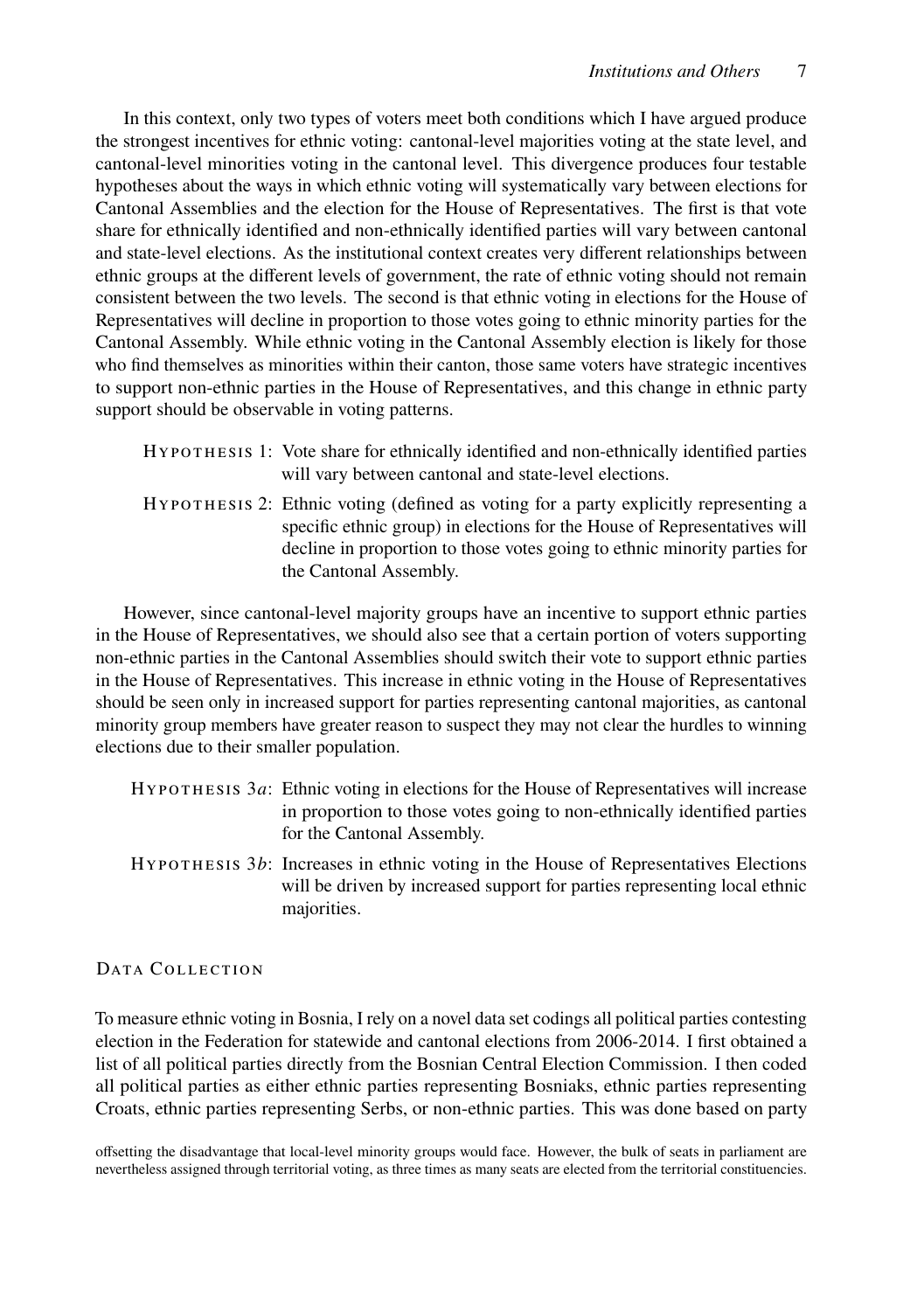platforms, party information, candidate declarations, and mission statements downloaded from publicly available political party websites and social media. In coding parties, I follow [Chandra'](#page-15-1)s [\(2004\)](#page-15-1) standards of ascription, exclusion, and centrality. First, ethnic parties clearly identify their organization with a specific descent-based social group. Second, they exclude other ethnic groups from their party, making it obvious who the "outsiders" are who will not benefit from the policies enacted by the party once in power. Finally, they make their ethnic identity central to their party identity, and make defending the ethnic group and its interests the central mission of the party's political agenda.<sup>[17](#page-7-0)</sup>

The standard employed is whether or not a reasonably intelligent voter would be able to clearly and quickly identify which ethnic group a party claimed to support using information made available by the party itself. While such qualitative coding requires a certain degree of subjectivity, in the Bosnian context it is usually abundantly clear which group the party represents. Many parties view the ethnic cue as so important to their brand that the name of the party includes the name of the ethnic group, such as in the case of the Croatian Democratic Union, or The Bosniak National Party. Many others employ nationalist symbols in their logo and campaign materials, such as the Bosniak fleur-de-lys,[18](#page-7-1) or the Croat red-and-white checkerboard.[19](#page-7-2) Given the prominent role that ethnic cleavages play in daily life, Bosnian political discourse does not shy away from explicit declarations of ethnocentrism. The Croatian Republican Party (HRS), for instance, says in its program declaration<sup>[20](#page-7-3)</sup> that it's guiding principle is to guarantee "the equality of the Croat people with all others." This message is typical of the way in which ethnic political parties communicate with their voters, turning all political issues into aspects of a larger, inter-ethnic struggle. Non-ethnic parties, on the other hand, consistently make explicit denunciations of ethno-nationalist rivals in their campaign materials. By way of example, the Social Democratic Party, the successor to the Bosnian communist party and historically the most electorally successful non-ethnic party in Bosnia, explicitly asks voters to support "a new vision... against the increasing ethno-nationalist tendencies which threaten to dissolve Bosnia-Herzegovina."[21](#page-7-4)

The criteria result in some potentially controversial coding decisions, mainly because it defines parties as ethnic or non-ethnic based on their own declarations, rather than the ethnicity of their candidates or supporters. The definition breaks with other prominent studies,<sup>[22](#page-7-5)</sup> and may raise some concerns in the Bosnian context as many parties which claim to be non-ethnic are supported almost exclusively by a single ethnic group. Many Bosnia specialists maintain that these parties are simply ethnic parties in disguise, hiding ethnic exclusionary agendas behind multiethnic rhetoric and parading token ethnic outsiders on candidate lists to gain a semblance of inclusionary legitimacy. [Šedo](#page-17-7) [\(2010\)](#page-17-7), for instance, classifies the Party for Bosnia-Herzegovina (SzBiH) as a Bosniak nationalist party, whereas I classify it as a non-ethnic party. There are

<span id="page-7-0"></span>17For a comparison of this conceptualization of ethnic parties with other understandings and definitions used in the literature on ethnic voting, see [Chandra](#page-15-12) [\(2011\)](#page-15-12).

<span id="page-7-1"></span>18The fleur-de-lys is a medieval symbol, dating to the 14th century pre-Ottoman rulers of the Kingdom of Bosnia. During the Bosnian War, Bosniak military forces resurrected the medieval herald as combat insignia, as it had been the most recent symbol of an independent and sovereign Bosnia. The fleur-de-lys became synonymous with ethnic Bosniak interests, and today is seen as an ethnically polarizing symbol. It is so contentions that keeping the fleur-de-lys off the official flag of the newly formed country became an important point of contention during the Dayton peace discussions for the Croat and Serb delegations. See [Pauker](#page-17-8) [\(2012\)](#page-17-8).

<span id="page-7-2"></span>19The *šahovnica*, or "chessboard" is also a medieval symbol, representing Croatia for hundreds of years. It was also used in military insignia during the Bosnian War, and is still used today in the flag of the Republic of Croatia.

<span id="page-7-3"></span>20[Hrvatska Republikanska Stranka](#page-16-7) [\(2014\)](#page-16-7).

<span id="page-7-4"></span>21[Socijaldemokratska Partija BiH](#page-17-9) [\(2014\)](#page-17-9).

<span id="page-7-5"></span>22[Horowitz](#page-16-8) [\(1985\)](#page-16-8).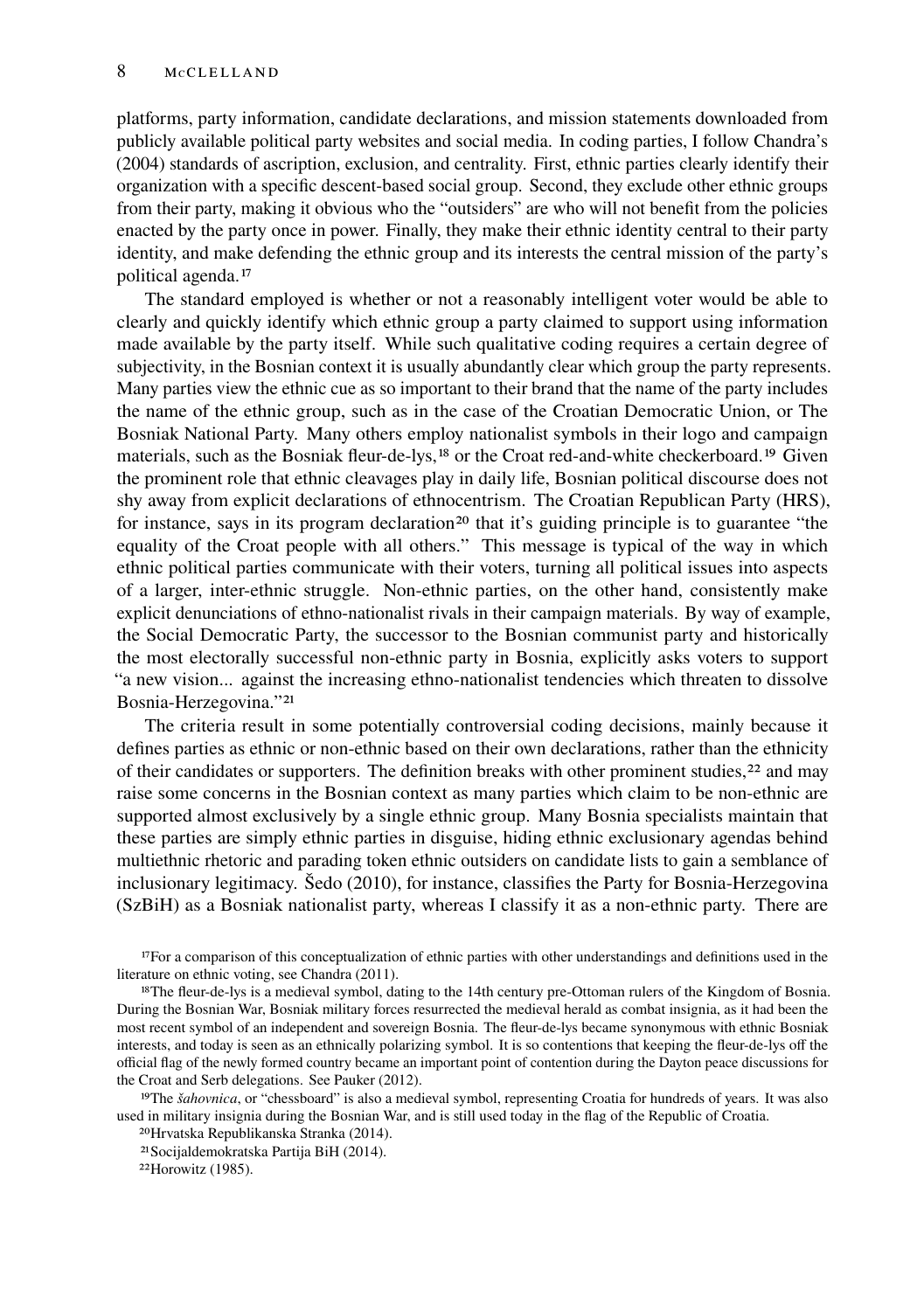admittedly convincing reasons to label the SzBiH as an ethnic party: its political support comes mostly from Bosniak areas, and it was originally formed as a result of an internal rift within the front-running Bosniak ethnic party. Its founder, Haris Silajdžić, has been elected to the Bosniak seat of the state presidency, and is a vocal advocate of a constitutional amendment to abolish the ethnic entity system entirely in favor of a single, unitary Bosnian state. Many see such a policy as a threat to the Croat and Serb communities, who would likely be electorally overwhelmed in such a state by the larger Bosniak population, making such a proposal a thinly-veiled ethnic appeal.

Yet even if the party's appeal is limited to Bosniak voters, those appeals are made in non-ethnic terms. The party presents itself as the champion of specific policies, not a specific identity group. By classifying this party as non-ethnic, the coding scheme more accurately reflects the decisions and the positions taken by the party leadership in soliciting voter support. Moreover, since the empirical strategy of this paper examines voter support for ethnic and non-ethnic parties, classifying parties as ethnic or non-ethnic based on their voter support is tautological and inappropriate. A strategy based on party signaling not only avoids this methodological problem, but creates a coding standard more closely corresponding to the information provided to voters when making their voting decisions, and thus more useful in explaining how voters make the decision to support an ethnic party.

Due to extremely permissive party registration laws, the Bosnian political landscape is extremely fragmented. The voting results data contained 149 different political parties, preelectoral coalitions, and individual candidates who registered to contest elections in Bosnia over the period under study. Many of these registered parties were duplicates or alternate abbreviations of parties and candidates listed elsewhere. After consolidating the list of parties registered with the Bosnian Election Commission to eliminate these discrepancies, I was left with 91 unique parties, coalitions, and individual candidates. Of the 91 registered electoral choices, 20 of them were independent candidates or parties so small that they had no trace in the public record that I could find. I therefore drop these votes from the data set, treating them as if the people who had voted for these candidates had simply abstained. Since these parties are extremely small and had very low levels of support, it is not expected that they should systematically bias the analysis in any direction. In total, the coding scheme covers 98.48 per cent of all votes cast in all elections under study.

#### ANALYSIS OF ETHNIC AND NON-ETHNIC VOTING

Conventional wisdom holds that most voting is ethnic voting in Bosnia. While this is indeed the case, the degree to which this is true may have been overstated. Pooling cantonal and state-level elections over the three electoral cycles surveyed, only 51.75 per cent of the vote went to parties explicitly identifying as ethnic. Figure [1](#page-9-0) shows a scatterplot of ethnic voting. Each dot represents a precinct, with the  $x$ -axis indicating vote share in that precinct that went to ethnic parties at the cantonal level, and the y-axis indicating ethnic vote share in the House of Representatives. Those dots on the 45° line represent precincts where voters supported ethnic and non-ethnic parties in equal proportions in elections for Cantonal Assemblies and the House of Representatives. Points above the line are those precincts which supported ethnic parties at a higher level in the House of Representatives than they did in the Cantonal Assemblies, and those below the line represent lower levels of ethnic party support in the House of Representatives than in the Cantonal Assemblies. While a large number of precincts are concentrated on the 45◦ line, a significant number of precincts deviate substantially, suggesting a high degree of split-ticket voting between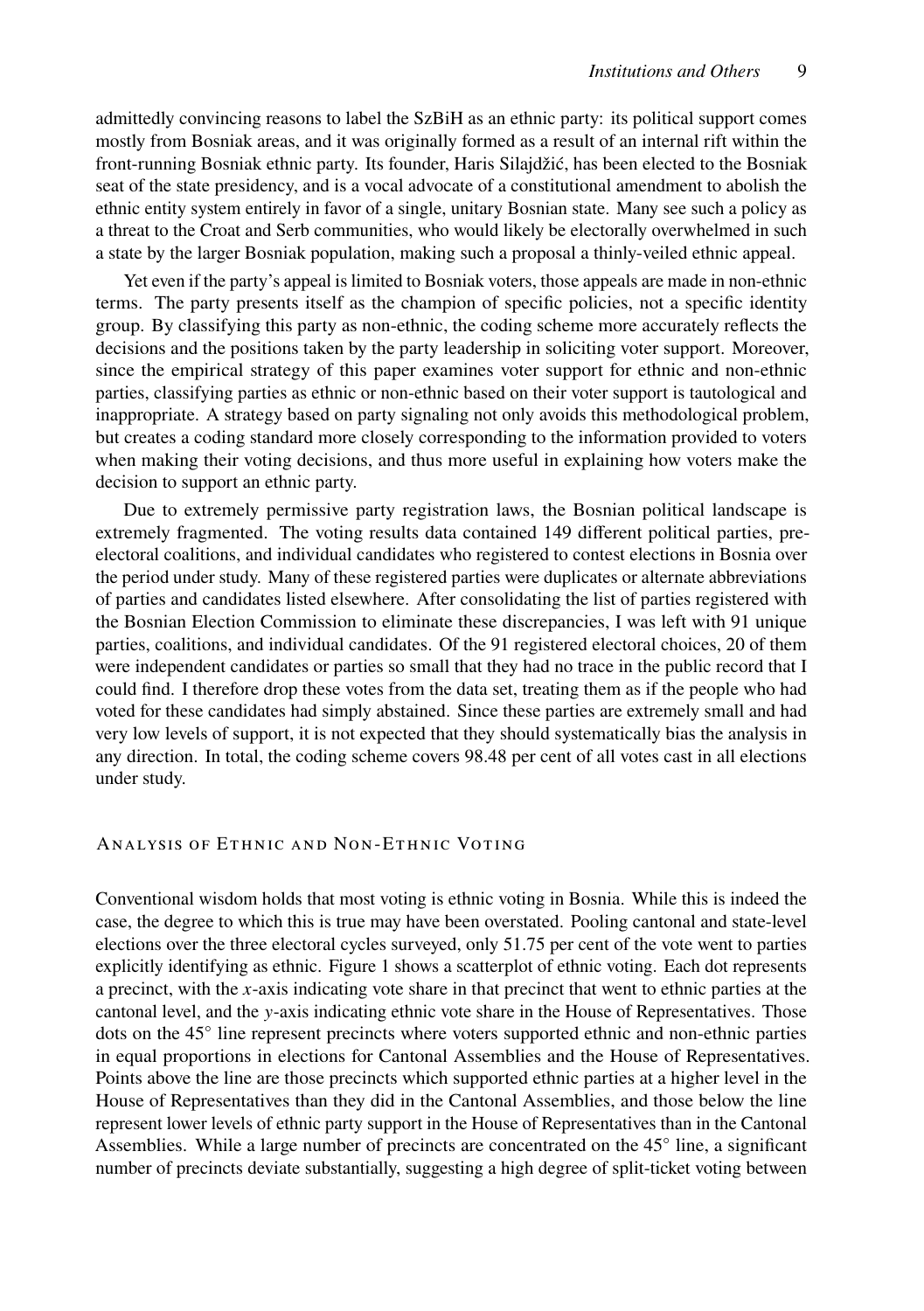<span id="page-9-0"></span>

*Figure 1:* Ethnic Voting Scatterplot

ethnic and non-ethnic parties. Moreover, points are scattered both above and below the 45° line, suggesting that some voters have switched their votes in favor of ethnic parties at the state level, while others have moved away from ethnic parties. At the extremes, in the upper-left corner and the lower-right corner, are those precincts which saw almost total shifts between ethnic and non-ethnic parties, with virtually every single voter switching their vote from ethnic to non-ethnic (or vice-versa) in a single election.

Figure [1](#page-9-0) shows that even in a country like Bosnia, where ethnicity is extremely relevant to many aspects of social and political life, identity alone is not sufficient to predict voting behavior. Substantial numbers of voters are voting splitting their tickets between ethnic and non-ethnic parties even in the context of the same election. Of the 8,311 precincts covered in the study, 1,272 saw a change in ethnic voting (in either direction) of more than twenty-five per cent.

# *Local majority/minority status as independent variable*

I use ecological regression analysis in order to identify patterns in split-ticket voting to test Hypotheses 2,  $3a$ , and  $3b$ . In the absence of individual-level data, ecological regression represents the best possible way to generate estimates of individual-level ticket splitting. Ecological regression of this form has been used in other studies of voting behavior, where voter characteristics are theoretically relevant but empirically difficult to measure at the individual level. It has been commonly used to study voting differences based on gender or race in heterogeneous electoral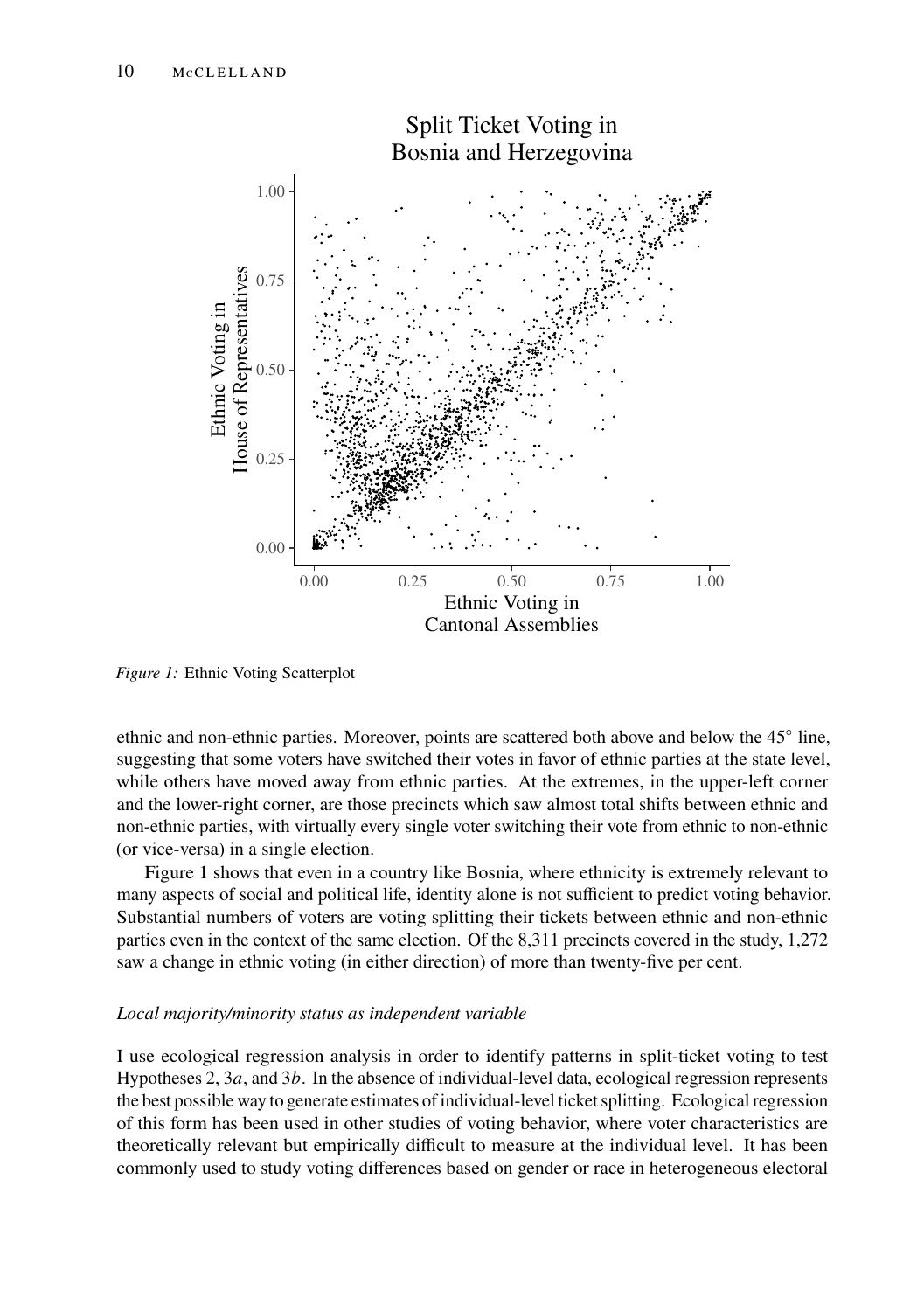districts. However, this approach differs from techniques of ecological inference.<sup>[23](#page-10-0)</sup> While ecological inference has been used to measure the voting behavior of ethnic groups, it requires an assumption that all members of an identified group follow the same distribution of voting behaviors. The hypotheses in this paper reject that assumption. I argue that members of the same group will likely follow very different patterns of voting depending on local context. In order to avoid the ecological fallacy, I instead rely on the assumption that anyone who votes for an ethnic party at either cantonal or state levels is a member of that group. I assume that no one would support an ethnic party of one group at one level, but the party of another group at another.<sup>[24](#page-10-1)</sup>

In my regression analysis, I use a mixed effects model, where the dependent variable is the difference in ethnic voting in a given precinct between the cantonal legislative election and the state legislative election. A value greater than zero in the dependent variable indicates that ethnic parties did better at the state level than they did at the cantonal level, whereas a negative value in the dependent variable indicates that non-ethnic parties did better at the state level than the cantonal level. When the dependent variable is zero, support for ethnic parties and non-ethnic parties did not change between cantonal and state-level elections. Three separate regressions are run with the independent variable indicating the share of the vote going to ethnic parties representing the cantonal-level majority group, the cantonal-level minority group, or non-ethnic parties.[25](#page-10-2) The models must be run separately: since nearly all votes are coded as belonging to one of the three categories, vote shares of all three measures sum to one in almost all precincts, and including all three measures in a single model specification introduces near-perfect collinearity. The mixed effects model specification includes fixed and random effects for cantons nested within years. This allows for intercepts to vary by canton, and controls for some important theoretical concerns and other possible explanations of split-ticket voting. [Burden and Kimball](#page-15-13) [\(2009\)](#page-15-13) argue that split-ticket voting is a result of contest-specific factors, especially candidate quality. They note that in the context of the United States, elections allow voters to vote for individuals rather than parties, and an especially popular or competent candidate may be able to overcome partisan attachment in a specific race. While somewhat lessened in the Bosnian context, this concern is not completely irrelevant. Bosnian political parties have very strong brands, and are generally controlled by recognizable party leaders. The highly fragmented party system and relative ease of starting a new political party is such that strong individual candidates typically form their own parties if they develop a large enough following on their own. Nevertheless, an open-list system does give Bosnian voters the chance to cross party lines at different levels of government, which they may very well do if a specific candidate on a party list is highly appealing. If, for example, an especially popular non-ethnic candidate was campaigning at the state level, those who voted for ethnic parties at the state level but switched to vote for that particular candidate would drive increases in ethnic voting at the state level correlated with non-ethnic voting at the cantonal level, introducing omitted variable bias. Including fixed effects in the model controls for this effect as candidate quality would be constant at the cantonal level. The random effects component

<span id="page-10-1"></span><span id="page-10-0"></span><sup>23</sup>[King](#page-16-9) [\(1997\)](#page-16-9).

<sup>24</sup>See [Cho](#page-15-14) [\(1998\)](#page-15-14), [Freedman et al.](#page-15-15) [\(1991\)](#page-15-15), [Gosnell](#page-15-16) [\(1957\)](#page-15-16), [Grofman and Davidson](#page-16-10) [\(1992\)](#page-16-10), [King](#page-16-9) [\(1997\)](#page-16-9), and [Loewen](#page-16-11) [and Grofman](#page-16-11) [\(1989\)](#page-16-11).

<span id="page-10-2"></span><sup>25</sup>Bosniaks are classified as the majority group in Una-Sana, Tuzla, Zenica-Doboj, and Sarajevo. Croats are classified as the majority group in Posavina, Bosnian Podrinje, West Herzegovina, and Livno. Two Cantons, Central Bosnia and Herzegovina-Neretva, are "mixed", which entails no legal designation of a dominant ethnic group and requires special protection for both Croats and Bosniaks. In the statistical analysis that follows, I exclude these two cantons, as majority/minority distinctions are not readily apparent. For a study which compares mixed cantons to those with a clear majority group, see [Hulsey](#page-16-12) [\(2010\)](#page-16-12).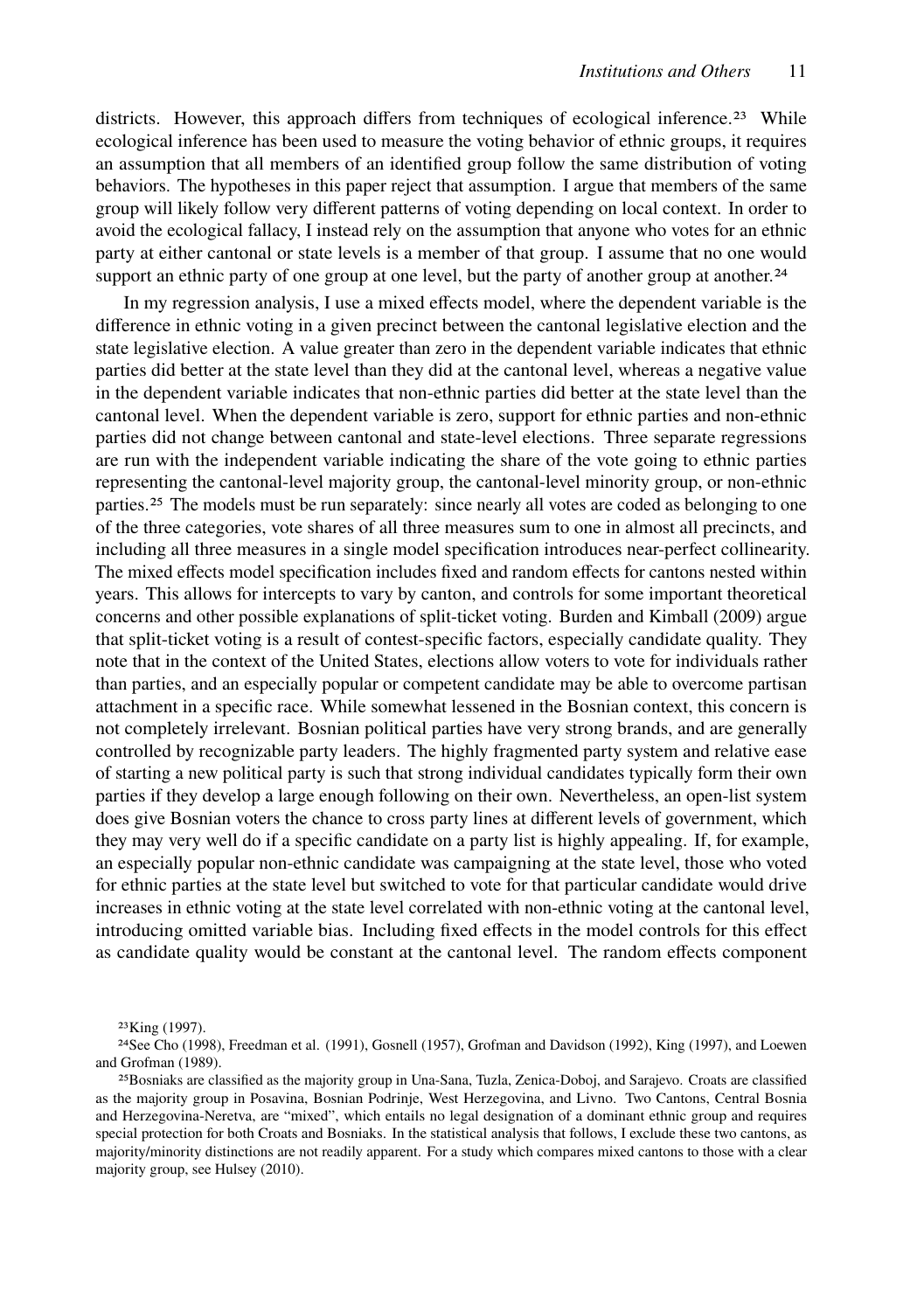<span id="page-11-1"></span>

| Mixed Effects Analysis                  |           |            |           |  |
|-----------------------------------------|-----------|------------|-----------|--|
| Dependent Variable is Change in Ethnic  |           |            |           |  |
| Voting Between House of Representatives |           |            |           |  |
| and Cantonal Assembly Elections         |           |            |           |  |
| Majority                                | $-126***$ |            |           |  |
| Parties                                 | (.012)    |            |           |  |
| Minority                                |           | $-.331***$ |           |  |
| Parties                                 |           | (.014)     |           |  |
| Non-ethnic                              |           |            | $.262***$ |  |
| Parties                                 |           |            | (.009)    |  |
| Conditional<br>$R^2$                    | .550      | .624       | .661      |  |
| N                                       | 6428      | 6428       | 6428      |  |

Standard Errors in Parentheses.

\*:*p*< .05; \*\*:*p*< .01; \*\*\*:*p*< .001

TABLE 2: Regression Results

also allows for correlation in the errors within cantons, and nationwide within specific electoral contests.

The estimated coefficients therefore reflect the share of the voters who voted for either ethnic majority parties, ethnic minority parties, or non-ethnic parties at the cantonal level but switched their vote at the state level. The sign on the coefficient also indicates the "direction"—in this case, whether in favor of ethnic parties (a positive estimate) or in favor of non-ethnic parties (a negative estimate). Because the dependent variable is vote share, a one-unit change in the dependent variable would indicate a change from none of the votes to all of the votes in a precinct going to the indicated type of party. In other words, the estimates can be understood as indicating the probability that a single voter will change their vote between cantonal levels and state levels.<sup>[26](#page-11-0)</sup>

Table [2](#page-11-1) shows the results of these regressions. The models show that a voter who supports a cantonal-level ethnic majority group party has a roughly thirteen per cent chance—or roughly one in eight— of changing their vote to support a non-ethnic party at the state level. However, the estimate on cantonal-level ethnic minority parties is substantially higher. Nearly one in three voters who are minorities at the cantonal level changed their vote to support a non-ethnic party at the national level, supporting Hypothesis 2. As local-level minorities, the ethnic division is most salient to these voters at both cantonal and national levels. But since they are most likely to win office only at the cantonal level, they are better served by casting their votes for non-ethnic parties at the state level.

Likewise, the positive coefficient on the non-ethnic parties suggests that a voter who supports a non-ethnic party for a cantonal-level election has a roughly one in four chance of switching her vote to support an ethnic party at the state level, which supports Hypothesis 3. As the state is much more ethnically diverse than the canton, ethnic distinctions are more meaningful there, and

<span id="page-11-0"></span><sup>26</sup>The two least populous cantons, Livno and Posavina, are Croat cantons which are combined with Bosniak cantons in state-level electoral districts. This means that a Croat in these two Cantons is a local-level majority group member, but still a minority within their electoral district. In the regression analysis that follows, I separate these precincts as a unique subset of the data.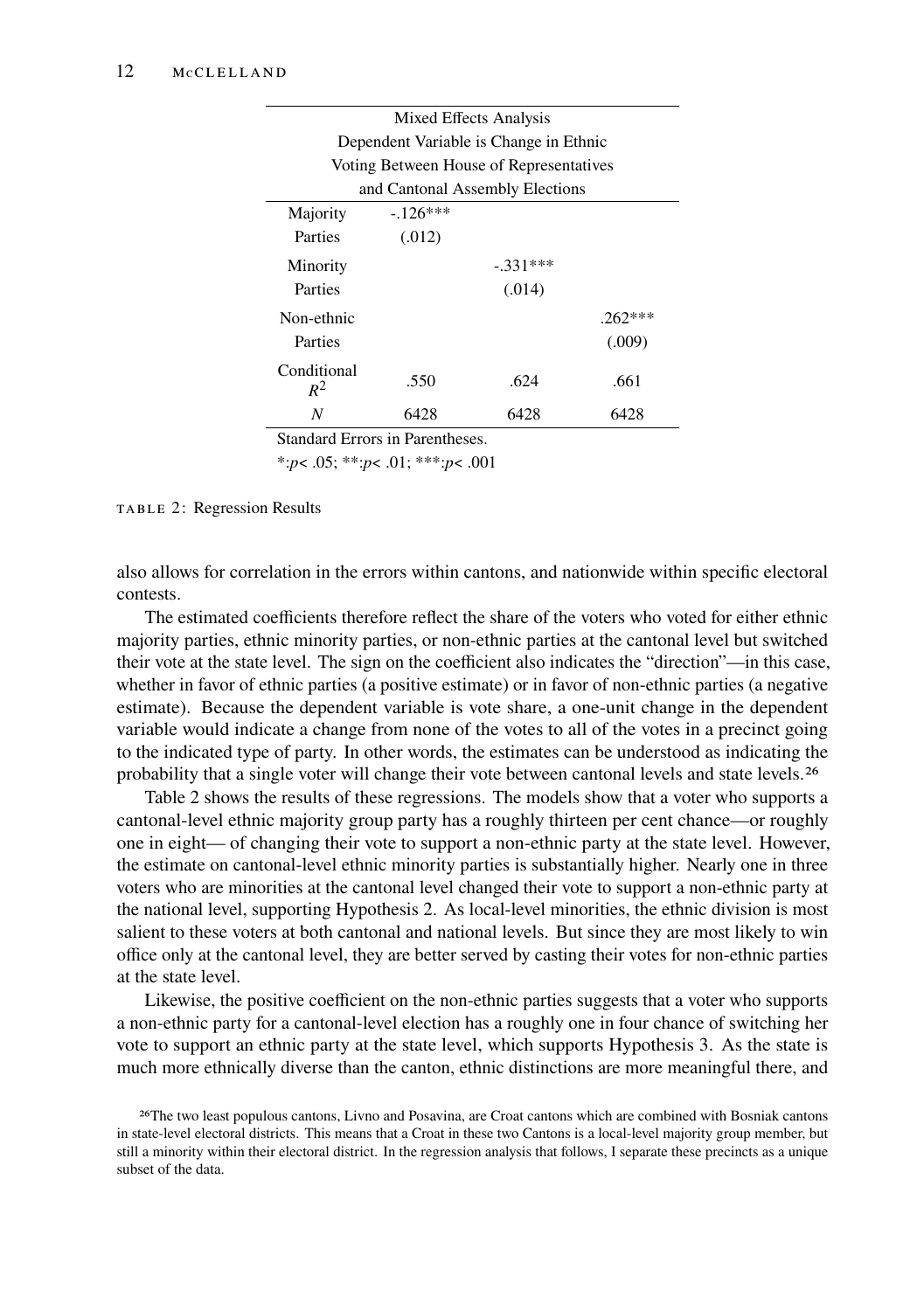<span id="page-12-0"></span>

| Analysis of Increases in Ethnic Voting |                                                      |                                                      |  |  |
|----------------------------------------|------------------------------------------------------|------------------------------------------------------|--|--|
|                                        | Change in Majority<br><b>Ethnic Party Vote Share</b> | Change in Minority<br><b>Ethnic Party Vote Share</b> |  |  |
| Multiethnic                            | $.206***$                                            | $.053***$                                            |  |  |
| Party Share                            | (.008)                                               | (.006)                                               |  |  |
|                                        |                                                      |                                                      |  |  |
| Conditional $R^2$                      | .676                                                 | .400                                                 |  |  |
|                                        | 6428                                                 | 6428                                                 |  |  |
|                                        |                                                      |                                                      |  |  |

Standard Errors in Parentheses.

\*:*p*< .05; \*\*:*p*< .01; \*\*\*:*p*< .001

TABLE 3: Disaggregated Dependent Variable

thus there these groups stand to gain more through ethnic representation at the state level than they do at the canton, and thus have stronger incentives to support ethnic parties there.

Increases in ethnic voting at the state level should be driven by votes going to parties that represent cantonal majority groups. Since those groups have a much greater likelihood of actually winning office, ethnic majority group members are more likely to support ethnic parties than ethnic minority group members. The dependent variable specified in the three models above is the difference in ethnic voting, and cannot differentiate between ethnic voting increases in majority or minority groups. I therefore run two more regressions, this time using difference in canton-level majority and minority ethnic party support as the dependent variable, and the non-ethnic party share at the cantonal level as the independent variable. Table [3](#page-12-0) shows these results, and confirms the predictions of Hypothesis  $3b$ . Roughly one in five voters who support non-ethnic parties at the cantonal level switch their vote to support parties of the local level majority group, whereas only one in twenty voters who supported non-ethnic parties switched to support canton-level minority parties.

I have argued that local level demographic circumstances are strong predictors of ethnic voting behavior, and that majority or minority status should affect all voters regardless of which specific group they belong to. In other words, it is less important whether a voter is a Croat or a Bosniak than whether they are a member of a cantonal minority or majority group. If we could hold the voter's ethnic identity constant, but vary whether that identity group is a majority or minority group within their district, we should observe variation in voting behavior. While it is not possible to randomize group status, it is possible to compare group behavior across regions, exploiting the fact that in the Bosnian context the same groups can be majorities or minorities depending on which canton they find themselves in. I do this in Figure [2.](#page-13-0)

These plots show the differences in the coefficients discussed in Table [2](#page-11-1) disaggregated by ethnic group. These wider confidence intervals around Croat cantons are a result of different sample sizes. Since Croats are approximately fifteen per cent of the population of the country, whereas Bosniaks are roughly fifty per cent of the country, there are more Bosniak-majority precincts in the dataset than there are Croat-majority precincts. Disaggregating by specific ethnic group thus results in more precise estimates for Bosniaks than it does for Croats. Nevertheless, the majority/minority distinction seems to matter more than specific ethnic identification. The coefficients for majority share in Bosniak cantons and majority share in Croat cantons overlap (i.e., a Croat living in a Croat canton who voted for a Croat party at the cantonal level has roughly the same chance of changing her vote to a non-ethnic party as a Bosniak living in a Bosniak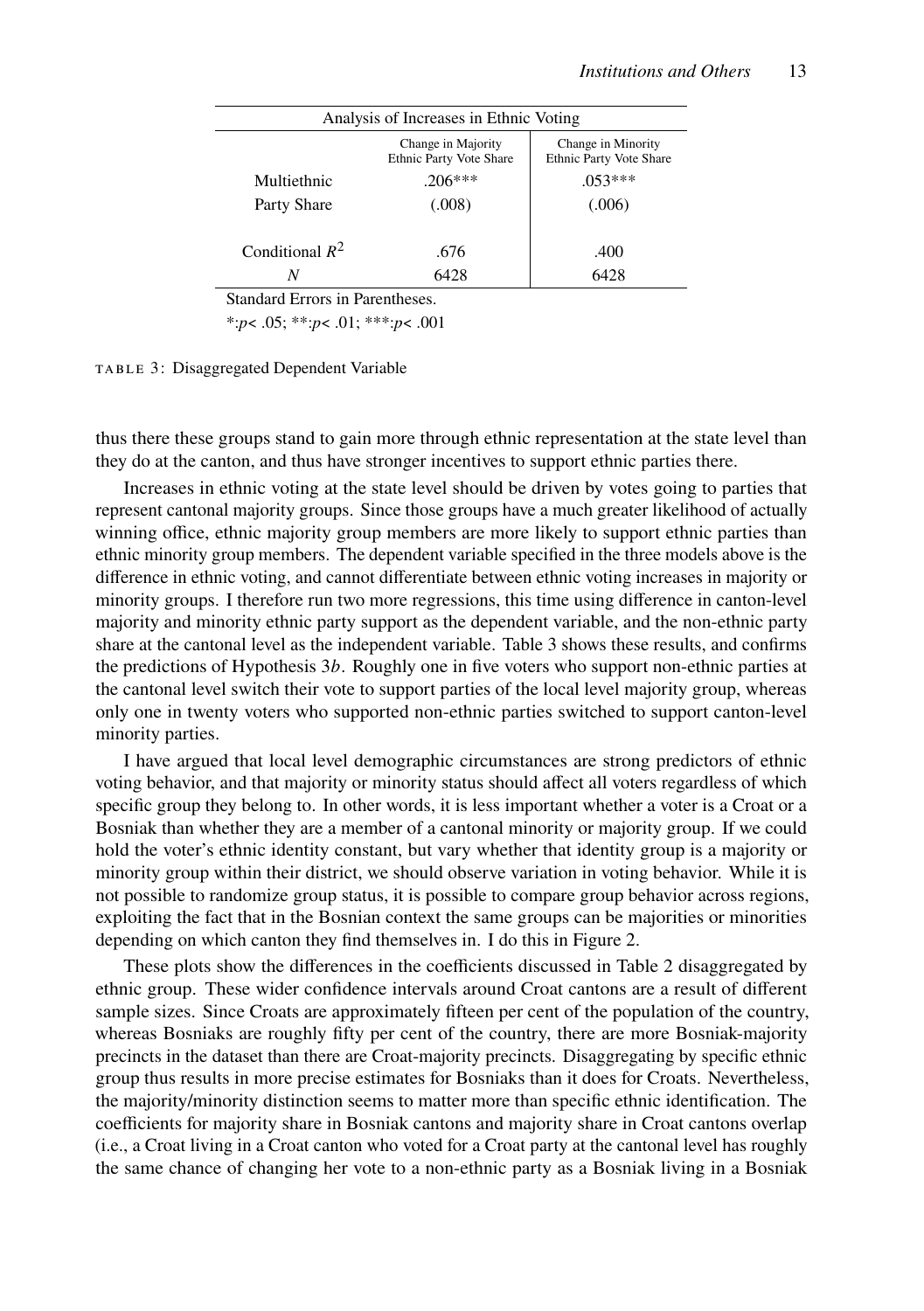<span id="page-13-0"></span>

Change in Ethnic Voting Between Cantonal and State Parliaments

*Figure 2:* Comparison by Group: 2006-2014

canton who voted for a Bosniak party). Likewise, the coefficients for minority share in Bosniak cantons and minority share in Croat cantons overlap (i.e., a Croat living in a Bosniak canton who voted for a Croat party at the cantonal level has roughly the same chance of changing her vote to a non-ethnic party as a Bosniak living in a Croat canton who voted for a Bosniak party). The differences between groups given majority or minority status are not statistically significant. However, the differences between majority and minority do not overlap, as the differences between them are statistically significant. All this suggests that a local level minority group member is more likely to behave the same way as local-level minority group member of the other ethnicity than she is as coethnics living in areas where they are the majority. When it comes to ticket-splitting, local demographic and institutional context matter more than a specific group attachment.

# INTERPRETING THE FINDINGS

Ethnicity is an individual-level characteristic, but an election is a group activity. While individuals may incorporate their own identities into their voting calculations, social and political context matters. Even in Bosnia, a country with visible scars of ethnic violence and institutions designed to encourage ethnic representation, voters do not blindly support politicians who promise to deliver benefits to coethnics. Instead, many voters rationally assess what they are likely to gain from ethnic representation in light of the potential actions and capabilities of ethnic outsiders, and how feasible it is to elect those representatives to positions of power.

In many ways, Bosnia is a hard case for any theory predicting flexibility in ethnic voting. The country has a recent history of extreme ethnic conflict, $27$  and its institutions are designed to encourage the representation of ethnic groups. Ethnic divisions are reinforced by the social and economic life of the country, and ethnicity is highly salient to everyday lived experience. Yet even in this environment, the analysis presented here shows that voters do not default to ethnic identities when voting, but rather incorporate their ethnic identities into complex calculations about what they have to gain by electing coethnics to positions of power.

<span id="page-13-1"></span>27[Hadzic et al.](#page-16-13) [\(2020\)](#page-16-13).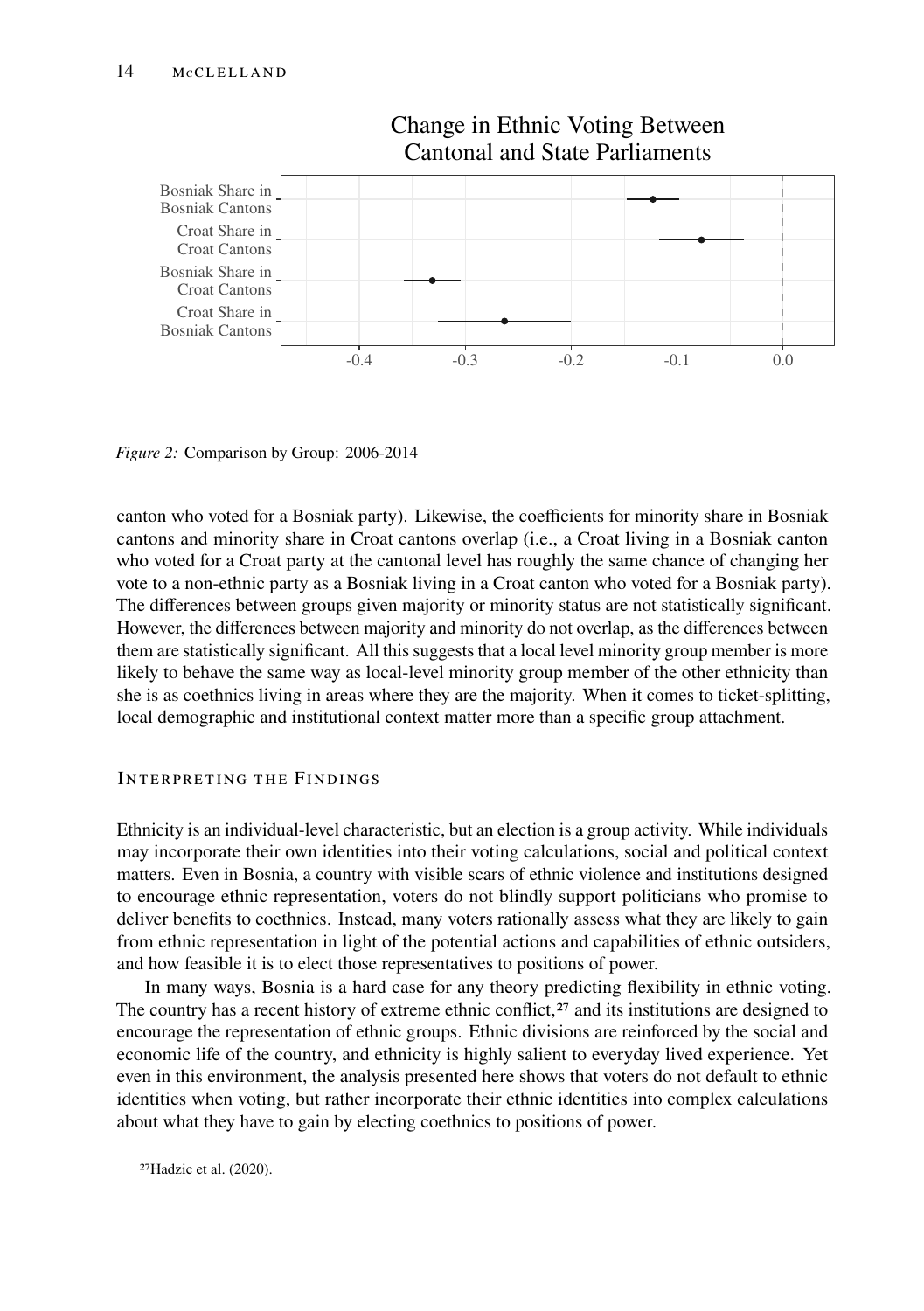This paper agrees with recent work suggesting that ethnic voting is ultimately about the provision of policy goods, and that both institutional and demographic context are important to understanding why voters support ethnic parties.<sup>[28](#page-14-6)</sup> It also joins recent work suggesting that the relevance of identity for national politics may be dependent on variables operating at local and sub-national levels.<sup>[29](#page-14-7)</sup> Integrating these findings, this paper also emphasizes the need to develop research designs which avoid establishing a false dichotomy when trying to explain the relationship between institutions and ethnic representation. Whether or not institutions encourage ethnic voting is an important question with a long history in political science.<sup>[30](#page-14-8)</sup> This study shows that Bosnian institutions have both encouraged and discouraged ethnic voting among voters, even those belonging to the same ethnic group living in the same country. The decision to support an ethnic party is ultimately a strategic calculation based not only on a voter's identity, but also their group's relationship to other groups, and the institutional context in which those groups find themselves. An understanding of the political and demographic relationship between ethnic groups and the way electoral institutions change what each group can reasonably expect to obtain by electing ethnic representatives is therefore crucial to understanding ethnic voting.

More broadly, the findings suggest that ethnic voting must be understood with reference to the relationships between groups. Voters may indeed have strong personal attachments to their own ethnic identity. Yet voters have other identities beyond ethnicity, and may have other political goals and priorities beyond ethnic representation. Ethnicity is influential on voting behavior, but not deterministic. Voters ultimately have agency and the capacity to make decisions, and are likely to consider whether voting for an ethnic party is truly the best option available to them given the context in which they find themselves. This appreciation of voter agency helps to unpack the mechanisms by which institutions impact ethnic voting.

#### **REFERENCES**

- <span id="page-14-0"></span>Bates, R. H. (1983). Modernization, Ethnic Competition, and the Rationality of Politics in Contemporary Africa. In D. S. Rothchild and V. A. Olorunsola (Eds.), *State Versus Ethnic Claims: African Policy Dilemmas*. Boulder, Colo: Westview Press.
- <span id="page-14-4"></span>Belloni, R. (2007). *State Building and International Intervention in Bosnia*. New York: Routledge.
- <span id="page-14-5"></span>Bieber, F. (2006). *Post-War Bosnia: Ethnicity, Inequality and Public Sector Governance*. New York: Palgrave Macmillan.
- <span id="page-14-3"></span>Bird, K. (2014). Ethnic Quotas and Ethnic Representation Worldwide. *International Political Science Review 35*(1), 12–26.
- <span id="page-14-1"></span>Birnir, J. K. (2006). *Ethnicity and Electoral Politics*. New York: Cambridge University Press.
- <span id="page-14-2"></span>Bochsler, D. (2011, July). It is not how Many Votes You Get, but also where You Get Them. Territorial Determinants and Institutional Hurdles for the Success of Ethnic Minority Parties in Post-Communist Countries. *Acta Politica 46*(3), 217–238.
- <span id="page-14-9"></span>Brancati, D. (2006, July). Decentralization: Fueling the Fire or Dampening the Flames of Ethnic Conflict and Secessionism? *International Organization 60*(3), 651–685.

<span id="page-14-6"></span>28[Huber](#page-16-14) [\(2017\)](#page-16-14).

<span id="page-14-7"></span><sup>29</sup>[Dancygier](#page-15-17) [\(2017\)](#page-15-17); [Ichino and Nathan](#page-16-15) [\(2013\)](#page-16-15); [Kasara](#page-16-16) [\(2013\)](#page-16-16); [Robinson](#page-17-10) [\(2020\)](#page-17-10).

<span id="page-14-8"></span><sup>30</sup>See, e.g., [Brancati](#page-14-9) [\(2006\)](#page-14-9), [Dunning and Nilekani](#page-15-18) [\(2013\)](#page-15-18) and [Mitchell et al.](#page-16-17) [\(2009\)](#page-16-17).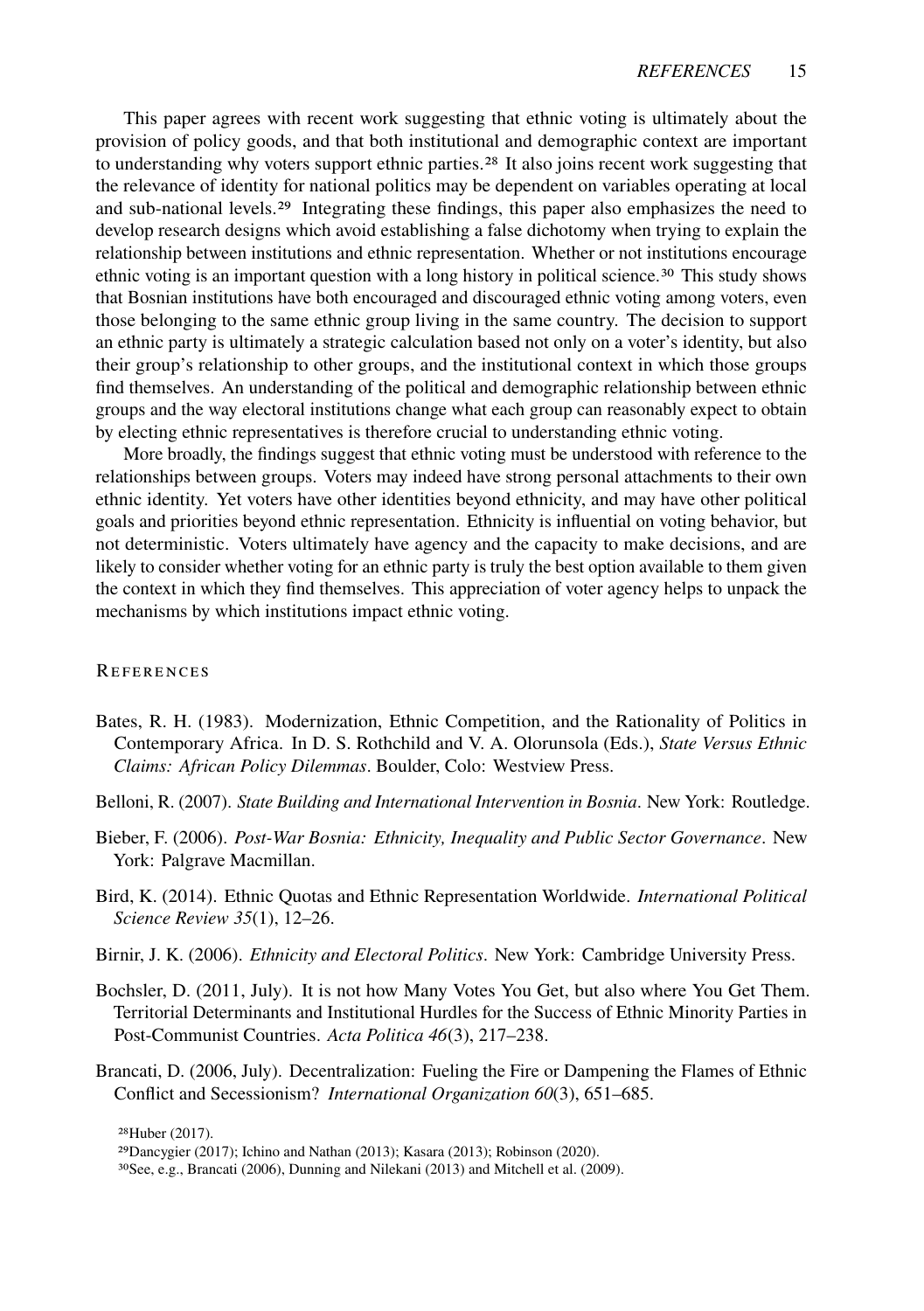- <span id="page-15-13"></span>Burden, B. C. and D. C. Kimball (2009). *Why Americans Split their Tickets: Campaigns, Competition, and Divided Government*. Ann Arbor: University of Michigan Press.
- <span id="page-15-10"></span>Burg, S. L. and P. S. Shoup (1999). *The War in Bosnia-Herzegovina: Ethnic Conflict and International Intervention*. Armonk, New York: ME Sharpe.
- <span id="page-15-2"></span>Carlson, E. (2015). Ethnic Voting and Accountability in Africa: A Choice Experiment in Uganda. *World Politics 67*(2), 353–385.
- <span id="page-15-11"></span>Chandler, D. (2000). *Bosnia: Faking Democracy After Dayton* (2nd ed.). London: Pluto Press.
- <span id="page-15-1"></span>Chandra, K. (2004). *Why Ethnic Parties Succeed: Patronage and Ethnic Head Counts in India*. Cambridge: Cambridge University Press.
- <span id="page-15-12"></span>Chandra, K. (2011). What is an Ethnic Party? *Party Politics 17*(2), 151–169.
- <span id="page-15-7"></span>Chhibber, P. and K. Kollman (1998). Party Aggregation and the Number of Parties in India and the United States. *American Political Science Review 92*(02), 329–342.
- <span id="page-15-14"></span>Cho, W. K. T. (1998). Iff the Assumption Fits. . . : A Comment on the King Ecological Inference Solution. *Political Analysis 7*, 143–163.
- <span id="page-15-5"></span>Clark, W. R. and M. Golder (2006). Rehabilitating Duverger's Theory: Testing the Mechanical and Strategic Modifying Effects of Electoral Laws. *Comparative Political Studies 39*(6), 679–708.
- <span id="page-15-3"></span>Conroy-Krutz, J. (2013). Information and Ethnic Politics in Africa. *British Journal of Political Science 43*(02), 345–373.
- <span id="page-15-0"></span>Cox, G. W. (1997). *Making Votes Count: Strategic Coordination in the World's Electoral Systems*. Cambridge: Cambridge Univ Press.
- <span id="page-15-8"></span>Csergő, Z. (2007). *Talk of the Nation: Language and Conflict in Romania and Slovakia*. Ithaca: Cornell University Press.
- <span id="page-15-17"></span>Dancygier, R. M. (2017). *Dilemmas of Inclusion: Muslims in European politics*. Princeton: Princeton University Press.
- <span id="page-15-18"></span>Dunning, T. and J. Nilekani (2013). Ethnic Quotas and Political Mobilization: Caste, Parties, and Distribution in Indian Village Councils. *American Political Science Review 107*(1), 35–56.
- <span id="page-15-6"></span>Duverger, M. (1954). *Political Parties: Their Organization and Activity in the Modern State*. New York: Wiley.
- <span id="page-15-9"></span>Fearon, J. D. (1999). Why Ethnic Politics and "Pork" Tend to go Together. In *Ethnic Politics and Democratic Stability*, University of Chicago. Politics and Democratic Stability.
- <span id="page-15-4"></span>Ferree, K. E. (2006). Explaining South Africa's Racial Census. *The Journal of Politics 68*(4), 803–815.
- <span id="page-15-15"></span>Freedman, D. A., S. P. Klein, J. Sacks, C. A. Smyth, and C. G. Everett (1991). Ecological Regression and Voting Rights. *Evaluation Review 15*(6), 673–711.
- <span id="page-15-16"></span>Gosnell, H. F. (1957). *Machine politics: Chicago model*. Chicago: University of Chicago Press.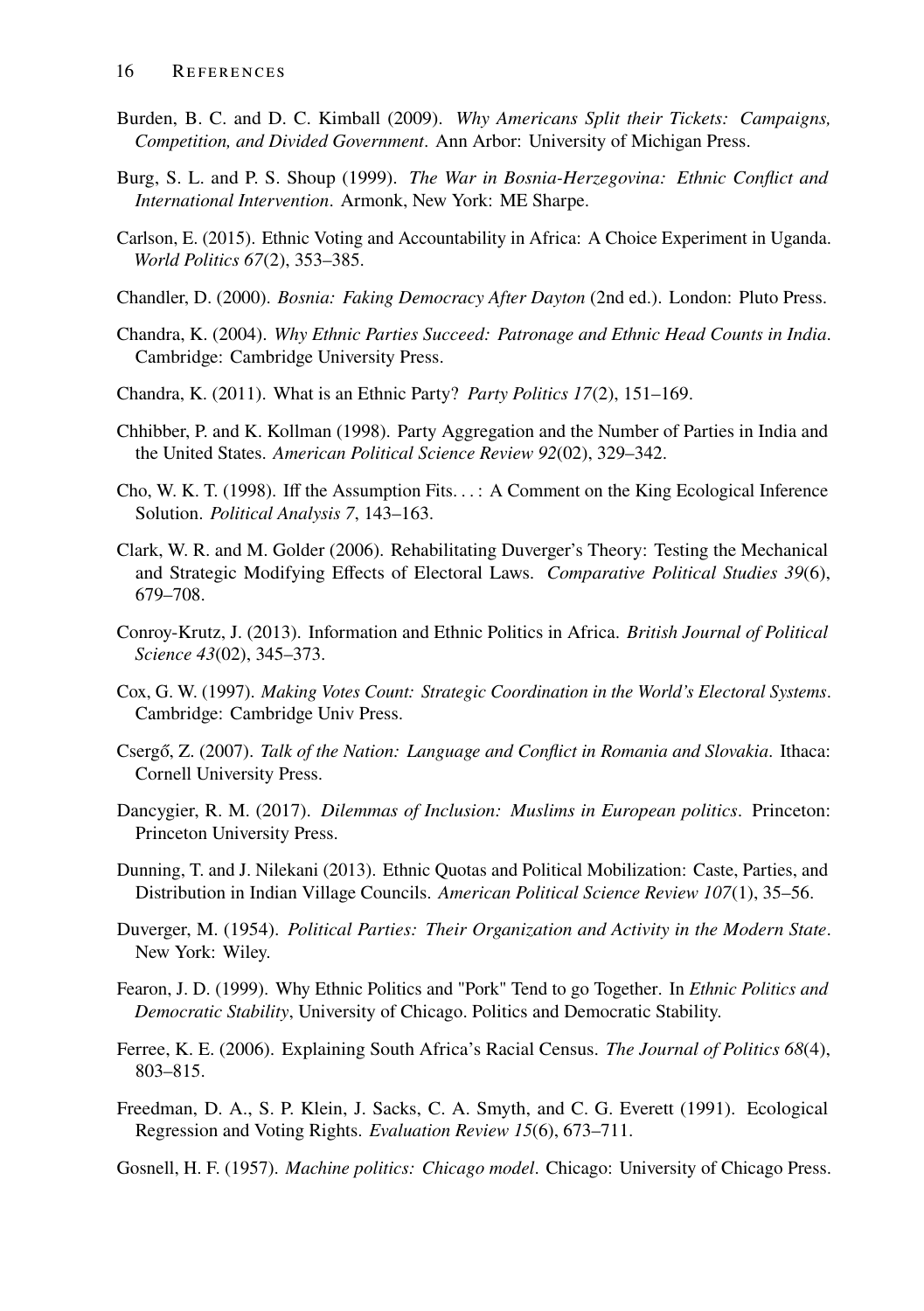- <span id="page-16-10"></span>Grofman, B. and C. Davidson (Eds.) (1992). *Controversies in Minority Voting: the Voting Rights Act in Perspective*. Washington, D.C: Brookings Institution.
- <span id="page-16-13"></span>Hadzic, D., D. Carlson, and M. Tavits (2020). How Exposure to Violence Affects Ethnic Voting. *British Journal of Political Science 50*(1), 345–362.
- <span id="page-16-8"></span>Horowitz, D. L. (1985). *Ethnic Groups in Conflict*. Berkeley: University of California Press.
- <span id="page-16-7"></span>Hrvatska Republikanska Stranka (2014). Programska deklaracija. http://www.hrsbih.org/index.php/dokumenti/programska-deklaracija.
- <span id="page-16-14"></span>Huber, J. D. (2017). *Exclusion by Elections: Inequality, Ethnic Identity, and Democracy*. New York: Cambridge University Press.
- <span id="page-16-12"></span>Hulsey, J. W. (2010). "why did They Vote for Those Guys Again?" Challenges and Contradictions in the Promotion of Political Moderation in post-war Bosnia and Herzegovina. *Democratization 17*(6), 1132–1152.
- <span id="page-16-15"></span>Ichino, N. and N. L. Nathan (2013). Crossing the Line: Local Ethnic Geography and Voting in Ghana. *American Political Science Review 107*(02), 344–361.
- <span id="page-16-16"></span>Kasara, K. (2013). Separate and Suspicious: Local Social and Political Context and Ethnic Tolerance in Kenya. *The Journal of Politics 75*(04), 921–936.
- <span id="page-16-2"></span>Kedar, O., L. Harsgor, and R. A. Sheinerman (2016). Are Voters Equal Under Proportional Representation? *American Journal of Political Science 60*(3), 676–691.
- <span id="page-16-9"></span>King, G. (1997). *A Solution to the Ecological Inference Problem*. Princeton: Princeton University Press.
- <span id="page-16-0"></span>Kuklinski, J. H. and N. L. Hurley (1994). On Hearing and Interpreting Political Messages: A Cautionary Tale of Citizen Cue-Taking. *The Journal of Politics 56*(03), 729–751.
- <span id="page-16-4"></span>Kymlicka, W. (1995). *Multicultural Citizenship: A Liberal Theory of Minority Rights*. Oxford: Oxford University Press.
- <span id="page-16-5"></span>Liu, A. H. (2015). *Standardizing Diversity: the Political Economy of Language Regimes*. Philadelphia: University of Pennsylvania Press.
- <span id="page-16-11"></span>Loewen, J. W. and B. Grofman (1989). Recent Developments in Methods Used in Vote Dilution Litigation. *The Urban Lawyer 21*, 589.
- <span id="page-16-3"></span>Lublin, D. (2014). *Minority Rules: Electoral Systems, Decentralization, and Ethnoregional Party Success*. New York, NY: Oxford University Press.
- <span id="page-16-17"></span>Mitchell, P., G. Evans, and B. O'Leary (2009). Extremist Outbidding in Ethnic Party Systems is Not Inevitable: Tribune Parties in Northern Ireland. *Political Studies 57*(2), 397–421.
- <span id="page-16-1"></span>Mozaffar, S., J. R. Scarritt, and G. Galaich (2003). Electoral Institutions, Ethnopolitical Cleavages, and Party Systems in Africa's Emerging Democracies. *The American Political Science Review 97*(3), 379–390.
- <span id="page-16-6"></span>Nardelli, A., D. Dzidic, and E. Jukic (2014, October). Bosnia and Herzegovina: the World's Most Complicated System of Government? *The Guardian*.